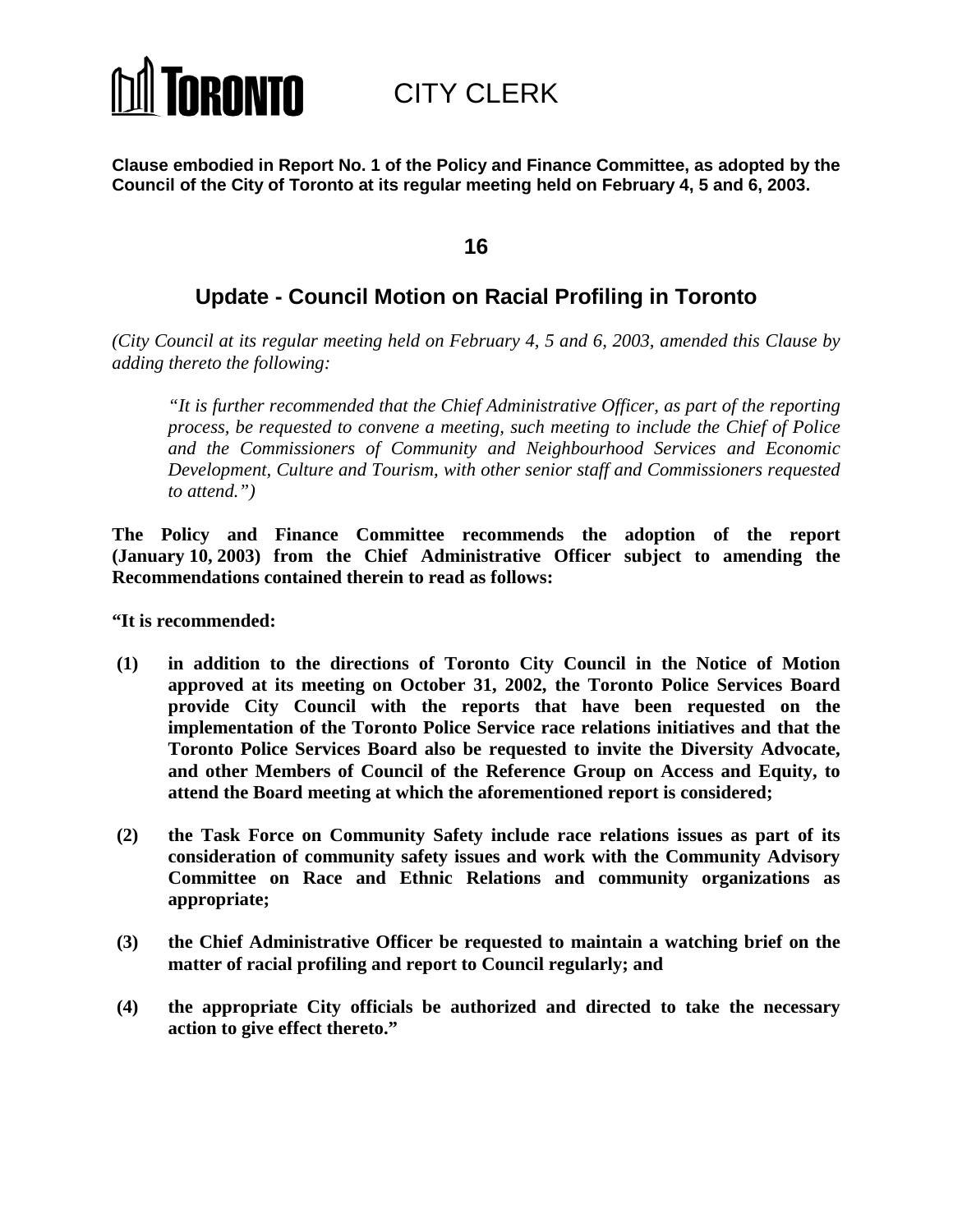The Policy and Finance Committee reports, for the information of Council, having:

- (1) directed that the "Toronto Youth Profile" and the "Toronto Youth Safety Survey" be submitted to the Toronto Police Services Board, the Task Force on Community Safety and the Interdepartmental Team for information and consideration; and
- (2) received the communication (January 7, 2003) from the City Clerk, Race and Ethnic Relations Committee.

# **The Policy and Finance Committee submits the following report (January 10, 2003) from the Chief Administrative Officer:**

# Purpose:

To provide an update on the implementation of recommendations by the Toronto Police Service regarding racial profiling .

# Financial Implications and Impact Statement:

There are no financial implications arising from this report.

# Recommendations:

It is recommended that:

- (1) the Toronto Police Services Board provide City Council with the reports that have been requested on the implementation of the Toronto Police Service race relations initiatives and that the Toronto Police Services Board also be requested to invite the Diversity Advocate to attend the Board meeting at which the aforementioned report is considered;
- (2) the Task Force on Community Safety include race relations issues as part of its consideration of community safety issues and work with the Community Advisory Committee on Race and Ethnic Relations and community organizations as appropriate;
- (3) the Chief Administrative Officer be requested to maintain a watching brief on the matter of racial profiling and report to Council as necessary; and
- (4) the appropriate City officials be authorized and directed to take the necessary action to give effect thereto.

# Background:

At its meeting on October 29, 30 and 31, 2002, City Council approved a motion on the principle of zero tolerance of racial profiling for policing in the City of Toronto. Included in the Council motion was a request for several reports.

In addition to requesting the Chief Administrative Officer to report in January 2003, on the status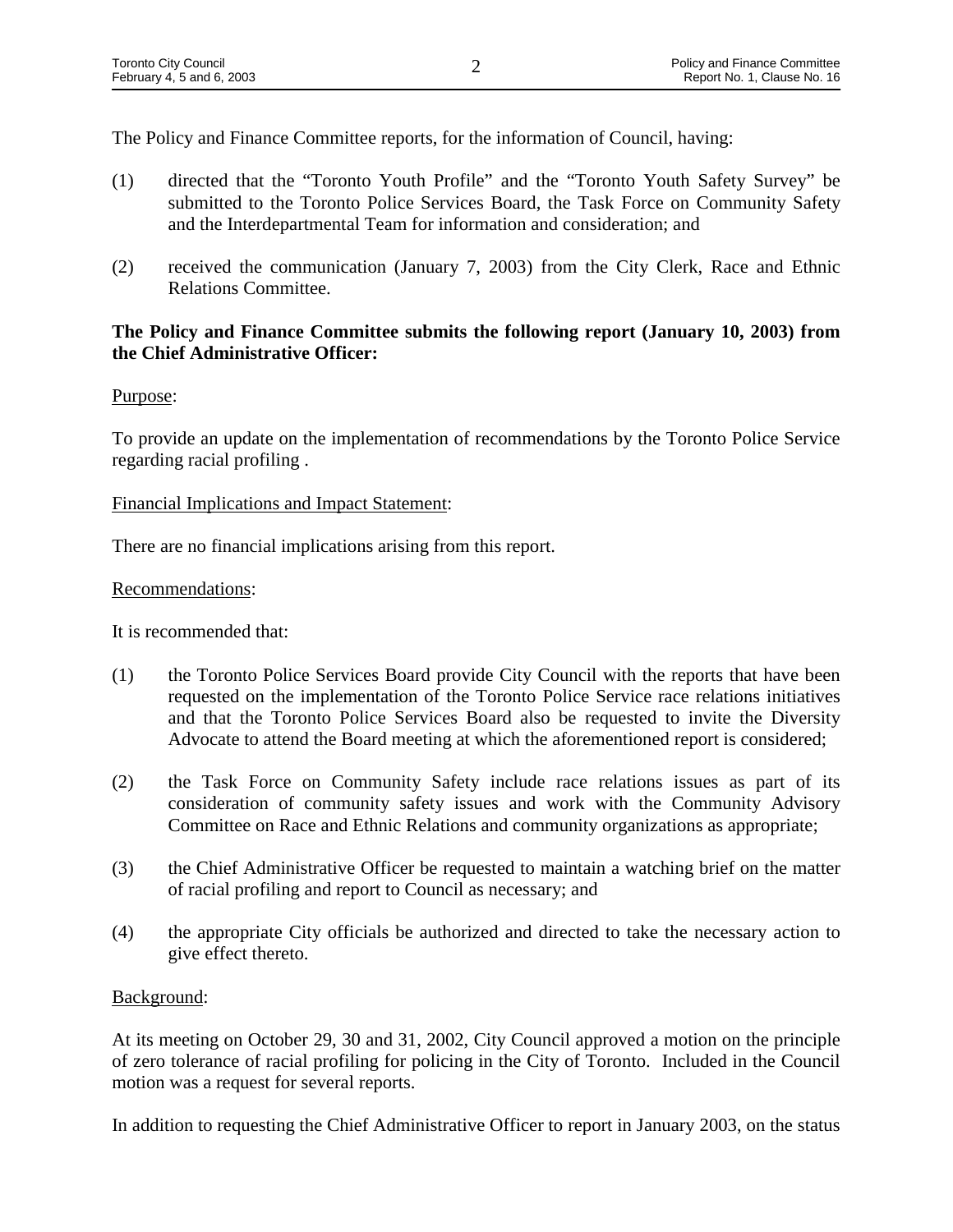of implementation of previous reports dating back to 1975, Council also requested the Toronto Auditor General to undertake an updated report similar to the 1992 former Metro Auditor's Report, and the Chair, Toronto Police Services Board, with the cooperation of the Toronto Police Service to report to Council on the degree of compliance with the recommendations of the reports and studies referenced in the Council motion.

At their respective meetings, the Task Force on Community Safety (November 25, 2002) and the Children and Youth Action Committee (December 2, 2002) also considered this matter.

The request by Council and others for the provision of status reports on the implementation of recommendations of reports that cover almost three decades arises from the concern that there is no on-going process for monitoring implementation. The series of reports and the recommendations that have been prepared by various officials, government commissions and by the Toronto Police Service have provided direction for the actions needed to create an environment of trust, respect and responsiveness.

Appendix 1 provides a summary of the motions of City Council, the Task Force on Community Safety and the Children and Youth Action Committee.

# Comments:

These comments are grouped in four sections:

- (i) Section A Overview of previous studies and reports;
- (ii) Section B Response to the status of implementation of recommendations of past reports;
- (iii) Section C Summary of external initiatives; and
- (iv) Section D Response to the Task Force on Community Safety.
- (i) Section A Overview of Studies and Reports:

The studies cited in the Council motion on racial profiling contain just over four hundred recommendations. These reports and studies address a wide range of issues in addition to racial profiling, such as racism, education, youth leadership and unemployment, employment equity, policing, criminal justice, and the civilian oversight of complaints. Summaries of these studies are provided in Appendices II and III and illustrate that these recommendations go well beyond the scope of the central issue of racial profiling addressed in the Council motion.

Appendix II of this report provides a summary of the studies and reports referenced in the Council motion.

Appendix III provides a summary of reports and studies referenced by deputants to the Task Force on Community Safety and reports which have been previously provided to the Toronto Police Services Board and to Council. These reports are:

(a) "Towards a New Beginning" – The Report and Action Plan of the Four-Level Government/ African Canadian Community Working Group (1992);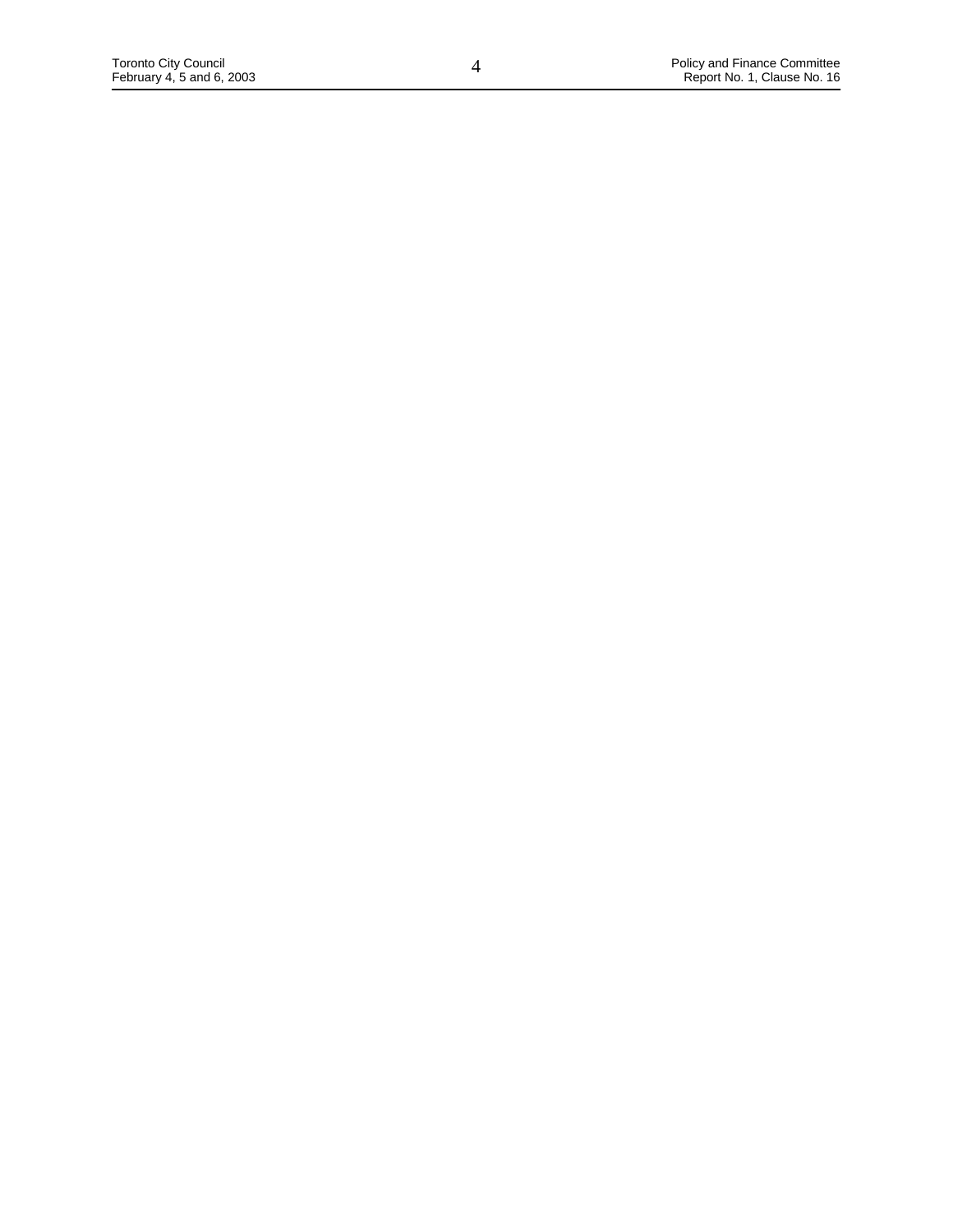- (b) "Ensuring Public Accountability: A Background Report on initiatives of the Metro Toronto Police Services Board regarding Public Complaints against Police Officers." Report to the Legislation and Licencing Committee of the Metropolitan Toronto Council from the Toronto Police Services Board (1992); and
- (c) Report of the Metropolitan Toronto Police (1995), "Moving Forward Together: An Integrated Approach to Race Relations."
- (ii) Section B Status of Implementation of Recommendations of Previous Studies and Reports:

Council has requested reports from the Toronto Police Services Board, the City Auditor General and the Chief Administrative Officer on the implementation of reports and studies identified in Council's motion. Preparation of the report requested by Council requires considerable staff resources and time and could not be completed by January 2003 as requested by Council. Staff will assess the necessity for reports on the status of implementation once the studies have been completed by the Toronto Police Services Board and the Toronto Auditor General.

(iii) Section C - Summary of External Initiatives:

Several initiatives have taken place. They include:

- (1) the summit on racial profiling hosted by the Honourable Lincoln Alexander as Chair of the Canadian Race Relations Foundation;
- (2) the community consultations undertaken by the Chief of Police and the actions of the Toronto Police Services Board;
- (3) the announcement made by the Ontario Human Rights Commission to hold an inquiry; and
- (4) the needs identified by the Coalition of African Canadian Organisations and Leaders.
- (1) Summit Hon. Lincoln Alexander, Chair, Canadian Race Relations Foundation:

On November 25, 2002, the Hon. Lincoln Alexander, former Lieutenant Governor of Ontario and Chair of the Canadian Race Relations Foundation convened an invitational summit on racial profiling.

Summit participants included the following:

- Hon. Jean Augustine, Secretary of State of Multiculturalism and Status of Women;
- Hon. Bob Runciman, Ontario Minister of Public Safety and Security;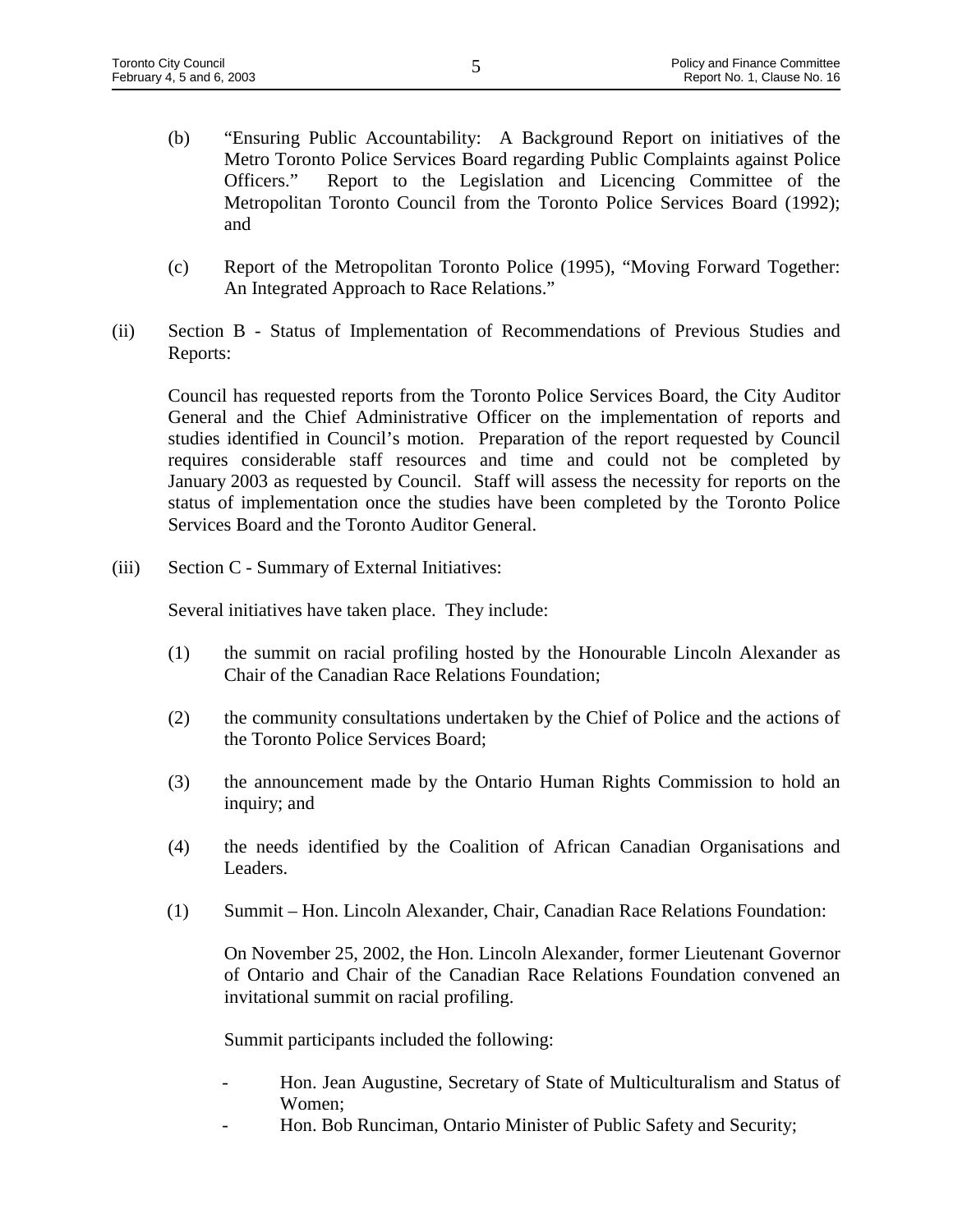- Mayor Mel Lastman, City of Toronto;
- Norm Gardner, Chair, Toronto Police Services Board;
- Bromley Armstrong, former Ontario Human Rights Commissioner and community leader;
- Julian Fantino, Chief of Police, Toronto Police Services;
- Assistant Commissioner Ken Byrt, R.C.M.P.;
- Commissioner Gwen Boniface, Ontario Provincial Police;
- Chief Thomas Kaye, President of the Ontario Association of Chiefs of Police;
- Craig Bromell, President of the Toronto Police Association; and
- David Mitchell, President, Association of Black Law Enforcers.

Premier Eves was unable to attend the summit but has invited Hon. Alexander to meet with him to review the results and recommendations arising from the summit. A follow-up meeting of summit participants will be held in three months.

The conclusions reached by the summit participants were provided in a public statement issued by the Hon. Alexander and are as follows:

- (a) that the police complaints process needs to be reviewed and improved to increase public awareness and access and to enhance the independent aspects of it;
- (b) there is a need to review and enhance race relations training for recruits and others on an ongoing basis;
- (c) the federal and provincial ministers agreed to inform their respective organzations of the need for additional resources to implement the recommendations;
- (d) all parties have agreed on the importance of community consultation and cooperation; and
- (e) all parties have agreed to reconvene in approximately three months to report on the progress that has been made and to share this information with all concerned communities.
- (2) Toronto Police Services:

At its meeting of October 24, 2002, the Toronto Police Services Board requested the Chief of Police to provide a report to the Board on all initiatives the Service has developed since 1989 in the following race relations areas of community outreach, recruiting, diversity training and anti-racism training, current policies and procedures, bias in policing, and minority recruitment and hiring.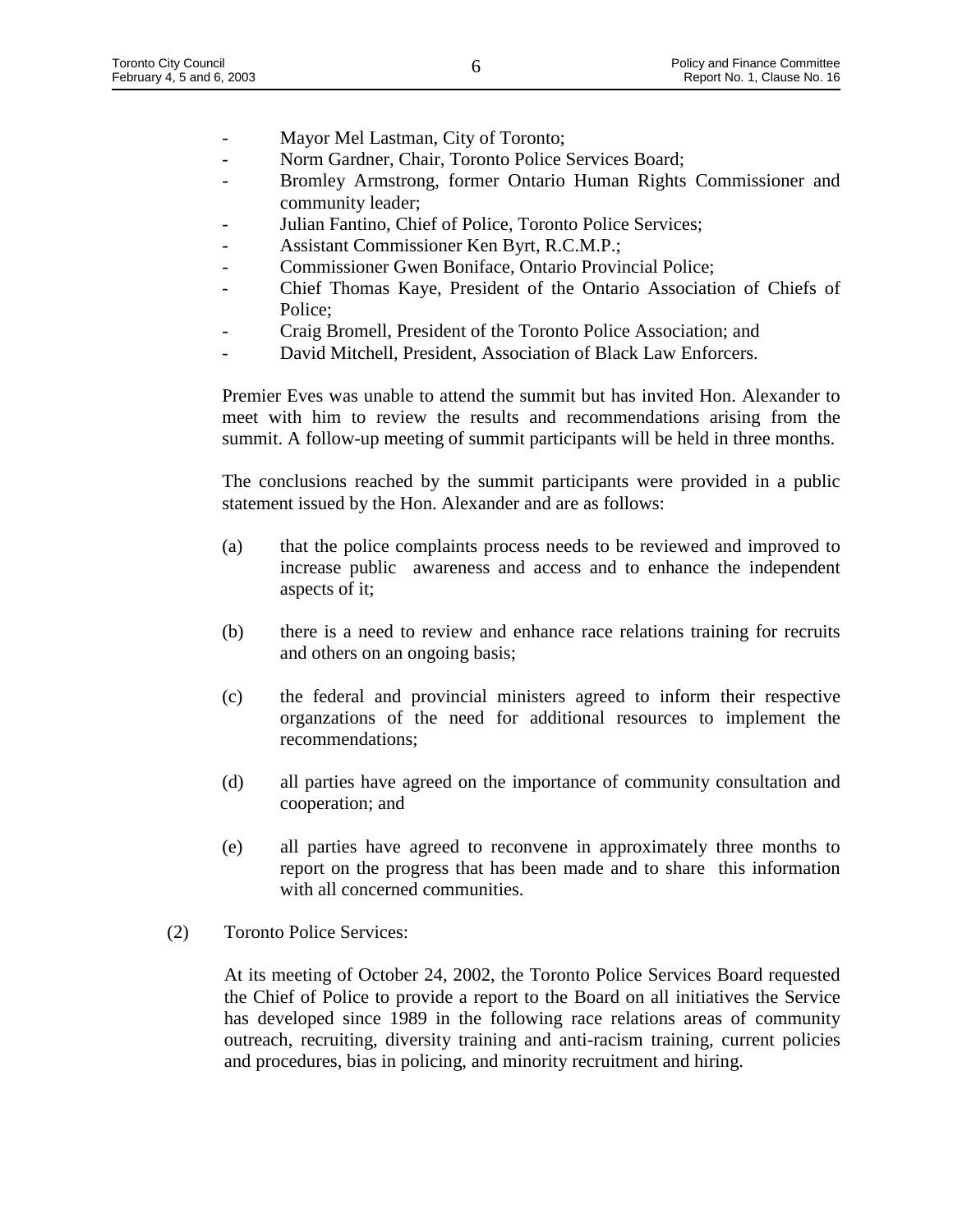The Board also requested Board staff "to re-examine the Board policy prohibiting the keeping of race-based statistics and determine what the reasons were for the policy and whether the reasons are still valid today."

On November 11, 2002, Chief Julian Fantino, Toronto Police Service, met with members of the Black community. The following commitments were made:

- (a) enhance the "diversity" training programs that are presently being provided to all Toronto Police Service (TPS) members;
- (b) enhance the TPS recruit orientation and training programs by arranging face to face meetings with police recruits and members of the Black community prior to their graduation;
- (c) enhance existing TPS youth outreach initiatives and partner with community agencies to conduct outreach programs geared to the vulnerable youth in the Black community;
- (d) enhance the role of the "faith community" in working with the TPS on youth outreach, race relations, minority recruitment and reducing crime in the community;
- (e) enhance public confidence in the Police Complaint System through TPS initiatives to better educate the public about the system and to create new reporting options;
- (f) enhance the existing TPS Human Resource Strategy to increase the recruitment and staff development of Black officers at all levels within the Service;
- (g) review and publicly report on the TPS implementation of past race relations reports and recommendations;
- (h) institute a new TPS policy to ensure that there is zero tolerance for "racially biased policing";
- (i) coordinate a "Race Relations Conference" in Toronto where the TPS, the Black community and all levels of civil society/government focus on problem solving; and
- (j) enhance TPS efforts at reducing violence in the Black community through proactive initiatives and intelligence led enforcement (i.e. Gun Task Force).

At its meeting of November 21, 2002, the Toronto Police Services Board considered the City Council motions and approved the following motion: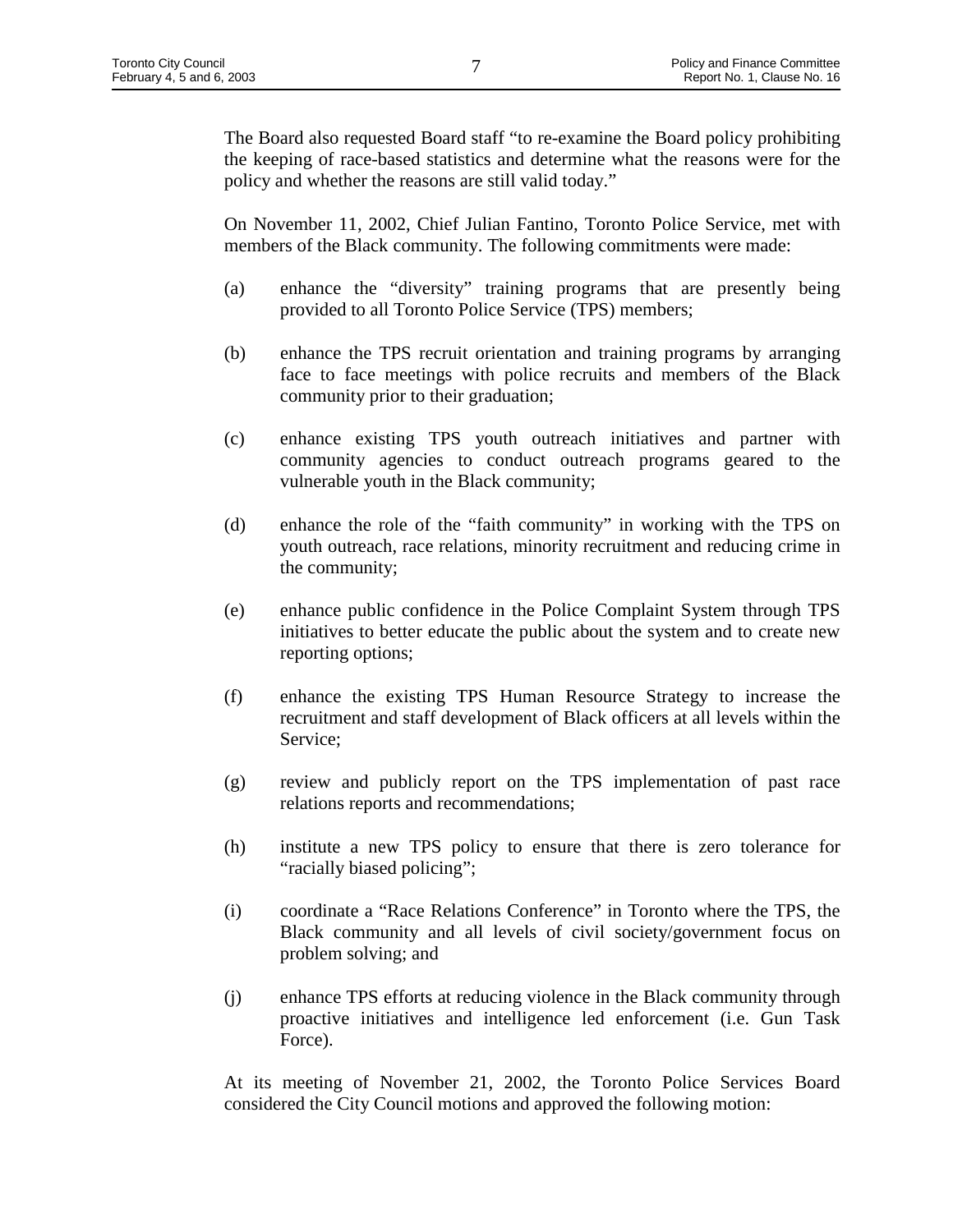"that the information gathered from the race relations community consultations be forwarded to a joint working group between the Board and the Chief to identify the areas where action may be required and develop draft recommendations for public comment prior to final Board approval."

On November 21, 2002, The Toronto Police Services Board also had before it the Report of the City Auditor with regard to the Audit of the Toronto Police Services' Public Complaints Process. In addition to requesting additional information from the City Auditor regarding Recommendation No. 20, which asked the Board to consider the concerns raised by the public with respect to the administration of the complaints process, the Board referred the Auditor's Report to the Chief of Police for further reports.

The Board also decided to "receive and forward copies of the Auditor's report and the written submissions provided by the deputants to the Minister of Public Safety and Security and request that they be reviewed with the intention of amending the present complaints system to create a more independent civilian-oriented complaints system."

During the current public debate, City Council, the Toronto Police Services Board and community organizations have requested status reports on the actions that have been taken to implement recommendations that have been made over the past three decades. In view of these requests and the difference in the perception of various constituencies regarding the relationship between the Toronto Police Service and ethno-racial communities, it would be useful and timely to establish a mechanism for regular public reporting on the progress that is being made as well as for conducting an impact analysis of the race relations initiatives.

(3) Ontario Human Rights Commission:

Chief Commissioner Keith Norton of the Ontario Human Rights Commission has announced an inquiry into the effects of racial profiling on communities across the province of Ontario.

The purpose of the inquiry is not to study racism or conduct an investigation of the police services but it is an opportunity for the Commission to look into the effects of profiling in all its contexts, on individuals, families and communities.

(4) Coalition of African Canadian Organizations and Leaders:

The Coalition of African Canadian Organisations and Leaders is made up of approximately 30 groups and individuals. It has held 3 meetings with members of the African Canadian community and has met with various elected officials and institutions.

The Coalition has stated that racial profiling and racism must be acknowledged. The position of the Coalition is that the Toronto Police Service must develop an Action Plan which addresses racial profiling and outlines the issues, goals, process for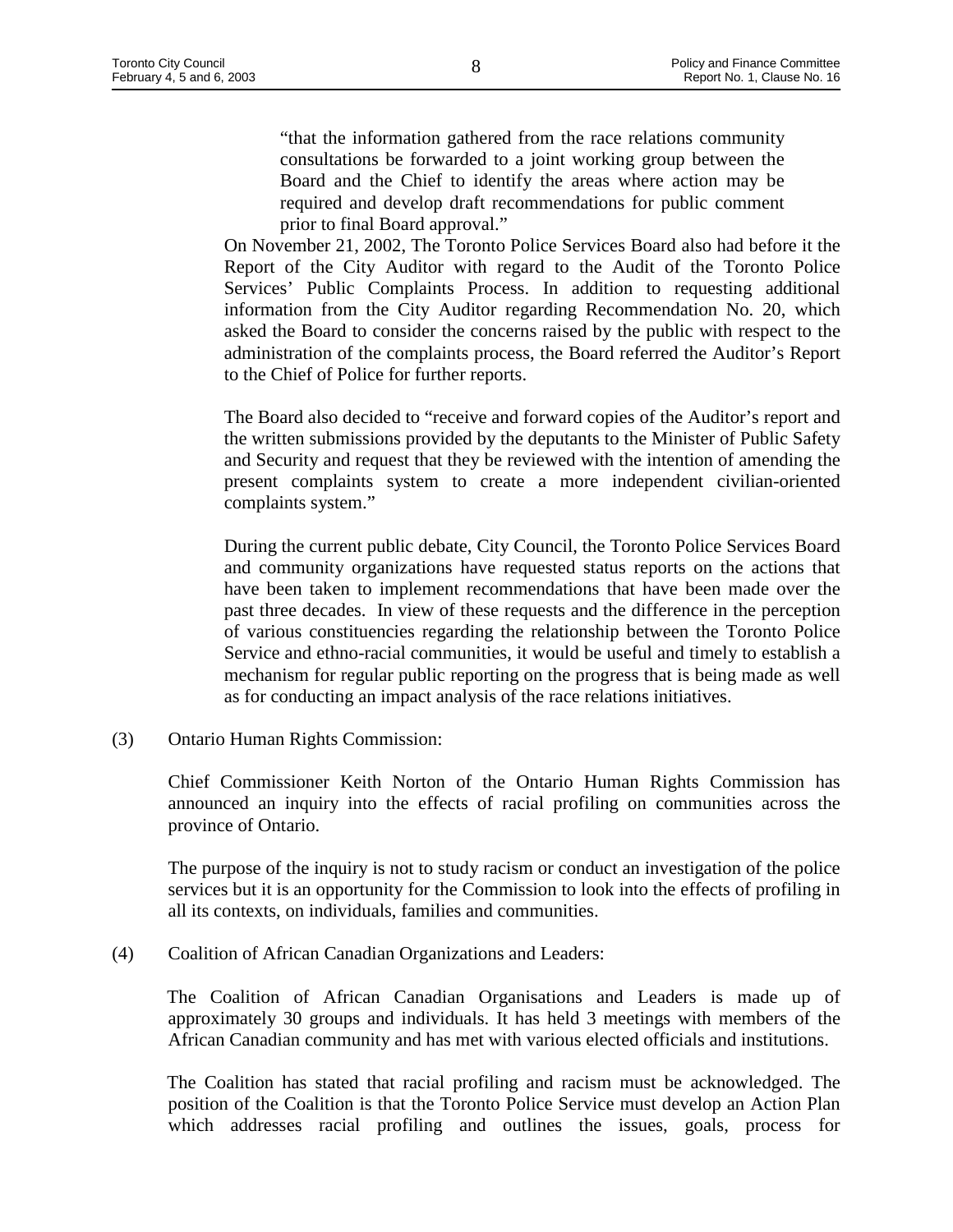implementation, outcome measures, personnel responsible for the particular action, timelines and resources, and that the Black community agencies be invited to respond to the draft. The Coalition is also seeking financial support to establish an independent mechanism to collect and analyse data on racial profiling.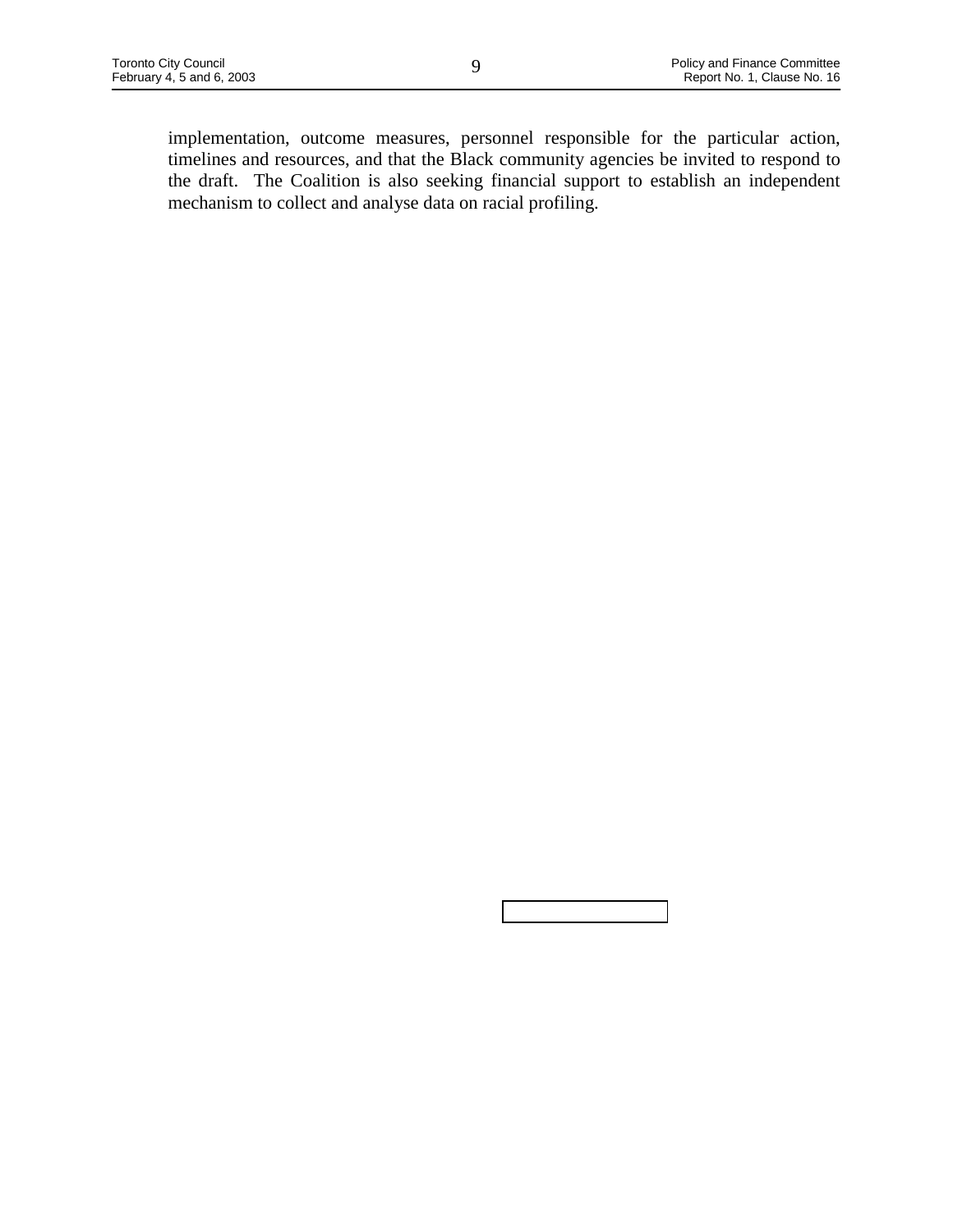#### (iv) Section D - Response to the Task Force on Community Safety:

The Task Force on Community Safety considered a report (November 15, 2002) from the Commissioner of Neighbourhood and Community Services on racial profiling at its meeting of November 25, 2002. The report concluded that there is a connection between racial profiling and community safety. It also concluded that the Task Force on Community Safety may wish to consider ways of working with the African/Black Canadian community and the police to address the community safety implications of racial profiling. To that end, staff have contacted the Urban Alliance on Race Relations to discuss their involvement with the work of the Task Force on Community Safety. It is also recommended that the Task Force on Community Safety include a consideration of race relations as part of its deliberations of community safety.

The November 15, 2002, Report to the Task Force provides a summary of the report of the working group which was established by the four orders of government in response to the disturbances on Yonge Street in May, 1992. This report, "Towards a New Beginning", was significant as it recognised the necessity for all orders of government and their respective agencies to act in concert to respond to the issues faced by African Canadian youth in Toronto.

The recommendations addressed the following themes: Community and Economic Development, Strengthening the Core through culture-specific service delivery models; Education, Policing and Justice; Media, Arts and Entertainment; Positive Measures for Youth (e.g., cultural identity, leadership and heritage development programs); Institutional Change and Monitoring Mechanisms. The implementation of the recommendations of that report was incorporated into the workplan of the former Metro Toronto's Council Committee to Combat Racism.

As part of its motion on racial profiling, Council requested that a report be provided on various youth programs delivered by the City. The Commissioner of Community and Neighbourhood Services will be reporting to the Community Services Committee on youth programs in April 2003.

The other recommendations made by deputants to the Task Force on Community Safety, call for the City to continue to implement recommendations of various reports, to take a leadership and advocacy role with the other orders of government, and to implement a process to follow up on various recommendations.

City Council has already initiated activities regarding its leadership and advocacy role.

Beginning in 1999, Toronto City Council adopted the Report of the Task Force on Community Access and Equity. In April 2001, Council decided to prepare a Plan of Action for the Elimination of Racism and Discrimination and also called upon the Government of Canada to establish a National Plan of Action to respond to the critical issues raised by community organizations during the consultations leading up to the United Nations World Conference Against Racism.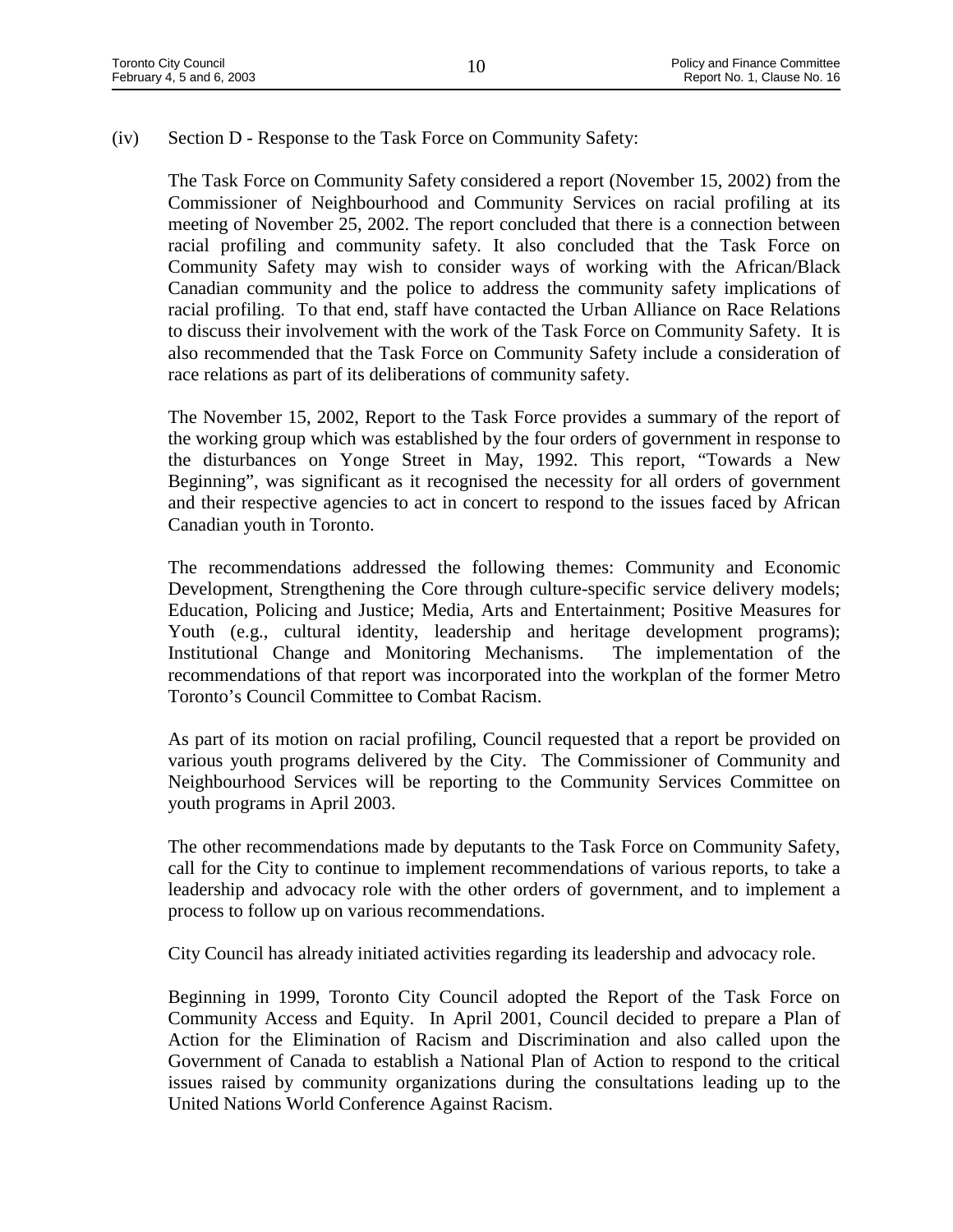Subsequently, Council considered the results of the City commissioned Ornstein Study on Ethno-racial inequality and the results of the United Nations Conference and established a Council Reference Group to seek community input into the Plan of Action. The report of those consultations, "Just Do It!" was released by the Council Reference Group at the end of November, 2002, and provides the basis for the preparation of the Council Plan of Action for the Elimination of Racism and Discrimination to be submitted in early April, 2003.

# Summary:

The process initiated by the Hon. Lincoln Alexander and the forthcoming reports from Toronto Police Service and the Toronto Auditor General will provide Council with information on the status of implementation. In addition, the Commissioner of Community and Neighbourhood Services will be reporting in April 2003, on youth programs and the Task Force on Community Safety has initiated discussions on this matter.

The Report on the Status of Implementation of the recommendations of the Task Force on Community Access and Equity has been submitted to the January meeting of the Policy and Finance Committee. "Just Do It!", the Consultation Report of the Council Reference Group on the Plan of Action for the Elimination of Racism was released on November 25, 2002, and provides the framework for the forthcoming report on the Council Plan of Action for the Elimination of Racism and Discrimination, scheduled for April, 2003.

#### Conclusion:

This report and its appendices provide an overview of the key directions of various reports since 1975 and also provides information on various initiatives undertaken since Council adopted its motion in October, 2002.

The Diversity Management and Community Engagement staff of the Chief Administrator's Office will continue to keep a watching brief on this issue at the government and community levels and will provide reports as outlined in the foregoing.

#### Contact:

Ceta Ramkhalawansingh, Manager, Diversity Management and Community Engagement, Tel: (416) 392 6824, Fax: (416) 696-3645; e-mail: cramkhal@toronto.ca

#### List of Attachments:

- Appendix I Summary of City Council motion on Zero Tolerance adopted at October 2002 Council meeting and the November meetings of the Task Force on Community Safety and the Children and Youth Action Committee;
- Appendix II Summary of Reports identified in the Council Motion of October 29,30, 31, 2002; and
- Appendix III Summary of additional reports concerning racial profiling.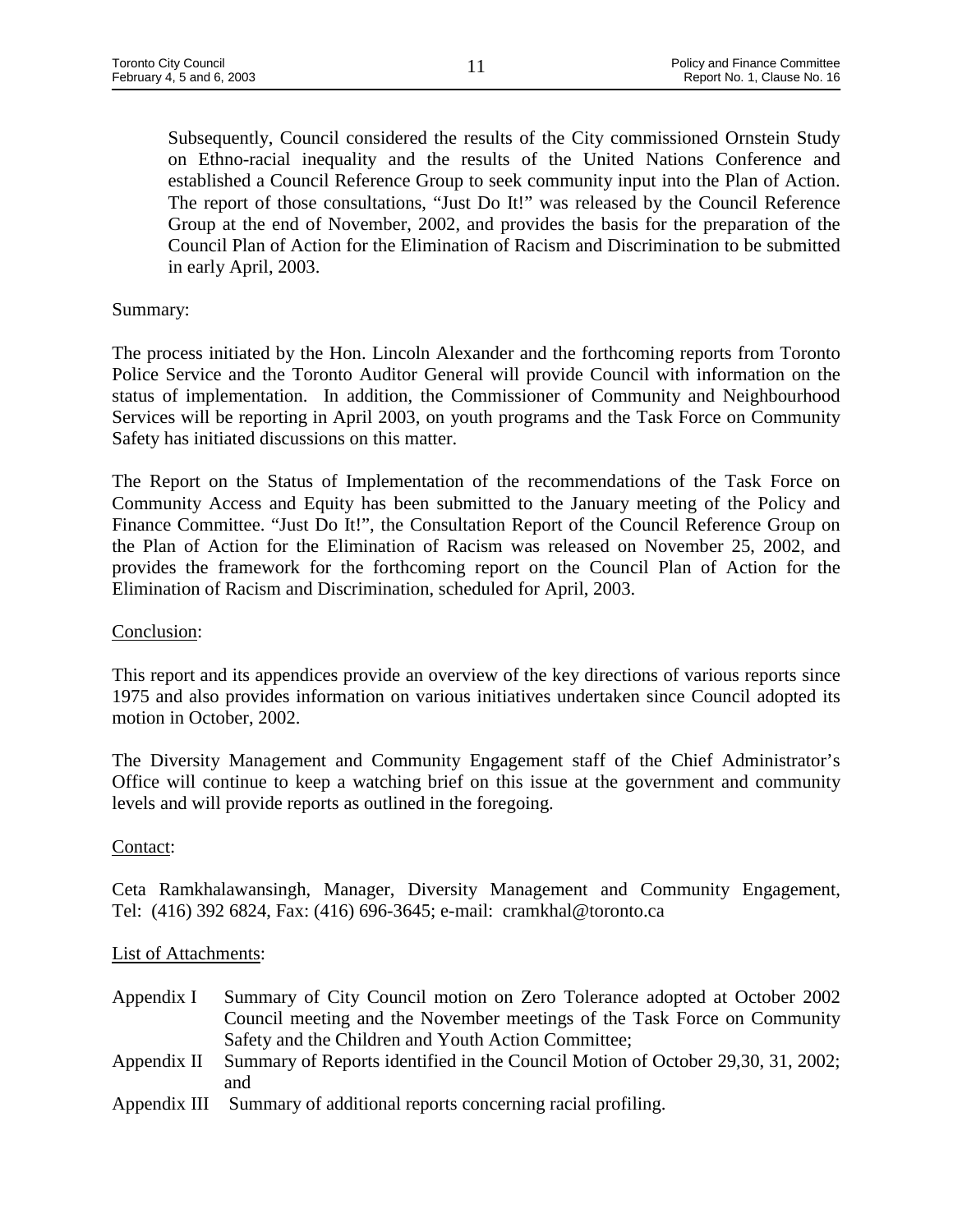Appendix I

Summary of City Council motion on Zero Tolerance adopted at October 2002

Council meeting and the November meetings of the Task Force on Community Safety and the Children and Youth Action Committee.

At its meeting on October 29, 30 and 31, 2002, City Council approved a motion on the principle of zero tolerance of racial profiling for policing in the City of Toronto. Council requested that the following reports be provided:

- (1) the Auditor undertake an updated report similar to the 1992 former Metro Auditor's Report on police policies, procedures, programs and practices that impact on racial minorities;
- (2) the Chair, Toronto Police Services Board, with the cooperation of the Toronto Police Services report to Council on the degree of compliance with the recommendations of the reports and studies referenced in the Council motion;
- (3) the Chief Administrative Officer report on the outstanding recommendations and steps required to complete implementation of the recommendations of the reports and studies referenced in the Council motion;
- (4) the Chief Administrative Officer report on the current youth programs and on current partnerships with the provincial and federal governments on youth programs;
- (5) the Chief Administrative Officer report on the progress of implementation of the recommendations of the 1999 Report of the Task Force on Community Access and Equity.

In addition to the request for these reports, City Council also took the following actions:

- (6) adopted the principle of zero tolerance of racial profiling for policing within the City of Toronto and requested the Toronto Police Services Board to adopt this principle;
- (7) requested the Toronto Police Services Board to review its practices, guidelines and training to ensure that police officers have the skills and training for policing within a diverse community;
- (8) requested the Toronto Police Services Board to establish a race relations policy advisory committee which reports directly to the board with members of Toronto's diverse communities and Toronto City Council;
- (9) expressed Council's concerns to the Ontario Minister of Public Safety and Security regarding the implementation of the recommendations of the 1995 Commission on Systemic Racism in the Ontario Criminal Justice System;
- (10) requested the Ontario Minister of Public Safety and Security to review and amend legislation regarding civilian complaints regarding police conduct in light of the 2002 report of the City Auditor on the complaints process;
- (11) requested the Toronto Police Services Board and former Lieutenant Governor's Task Force to include in their analysis the education and training of officers in relation to the exercise of discretion;

\_\_\_\_\_\_\_\_\_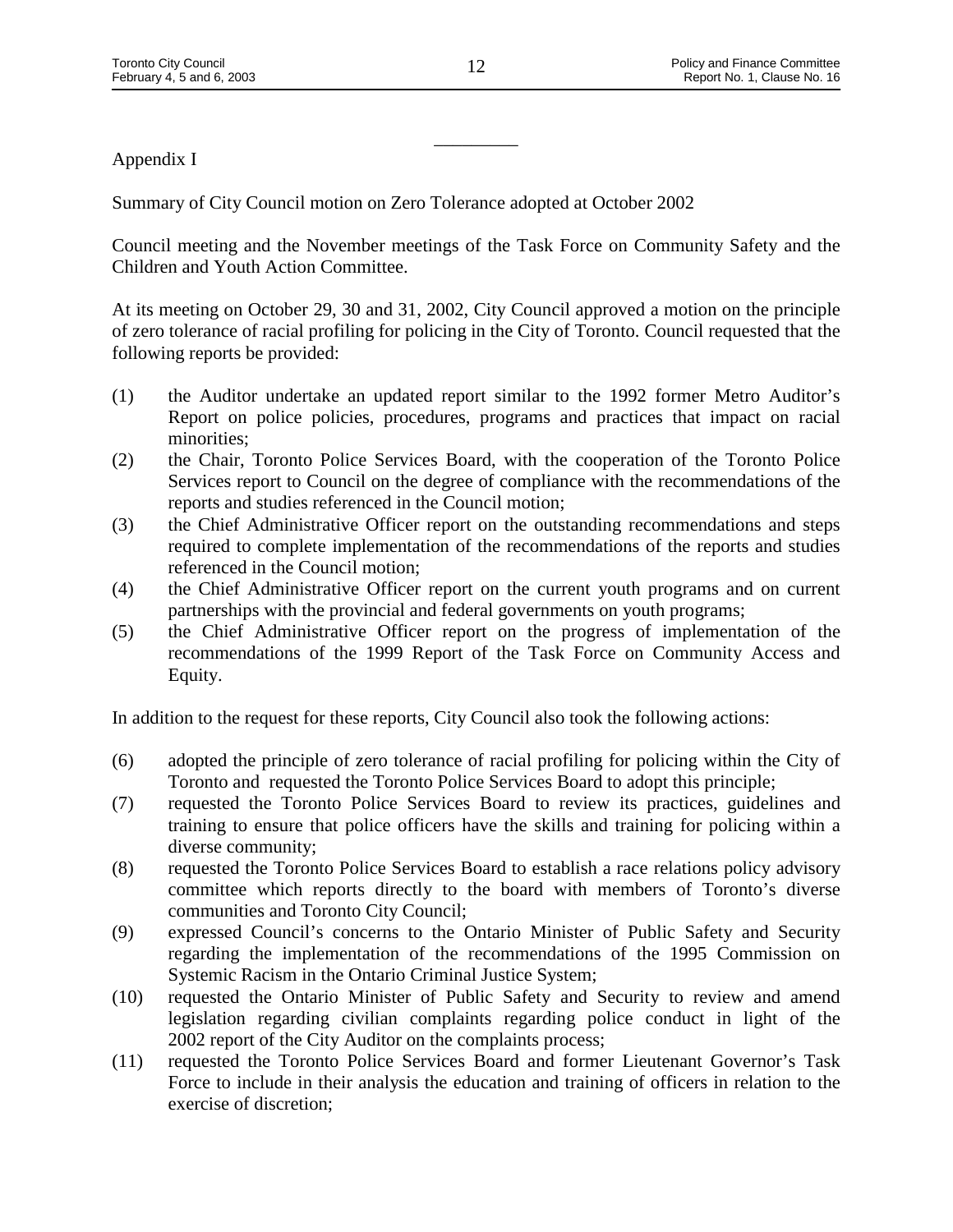- (12) requested City Council's representatives on the Toronto Police Services Board to identify the methods being used to achieve a workforce representative of the city's composition; and
- (13) requested that the appointments made by Council to the Toronto Police Services Board reflect the composition of the city.

The Task Force on Community Safety (November 25, 2002) and the Children and Youth Action Committee (December 2, 2002) also considered this matter at their respective meetings.

The Task Force on Community Safety considered a report from the Commissioner on Community and Neighbourhood Services on "Racial Profiling in the City of Toronto" (November 15, 2002). In addition to recommendations regarding adding representation from diverse communities to the membership of the Task Force, the Task Force also referred the report and the recommendations made by the deputants to the Chief Administrative Officer.

The following recommendations were presented by the deputants:

- "(A) the following recommendations submitted by the community in an open letter dated October 30, 2002, addressed to the Honourable Ernie Eves, Premier of Ontario, be endorsed:
	- (1) an Independent Police Complaints and Oversight Body be established to hold police accountable and address community concerns respecting racial profiling;
	- (2) the provincial government work with the federal government to provide adequate resources to the Black Community to develop and implement a community-based documentation project whereby African Canadians can gather the stories and complaints from African Canadians who are victims of racial profiling; and,
	- (3) a process be established to implement the recommendations in the reports on policing, along with an independent audit mechanism to review the effectiveness of this implementation process every two years;
- (B) the City of Toronto:
	- (1) support and implement recommendations from "Towards a New Beginning" report outlining specific actions;
	- (2) support a process to implement the recommendations made in previous reports that fall within the City's mandate;
	- (3) take a leadership role in advocating at senior levels of government for the practice of equitable policing to help ensure community safety for members of the African Canadian communities; and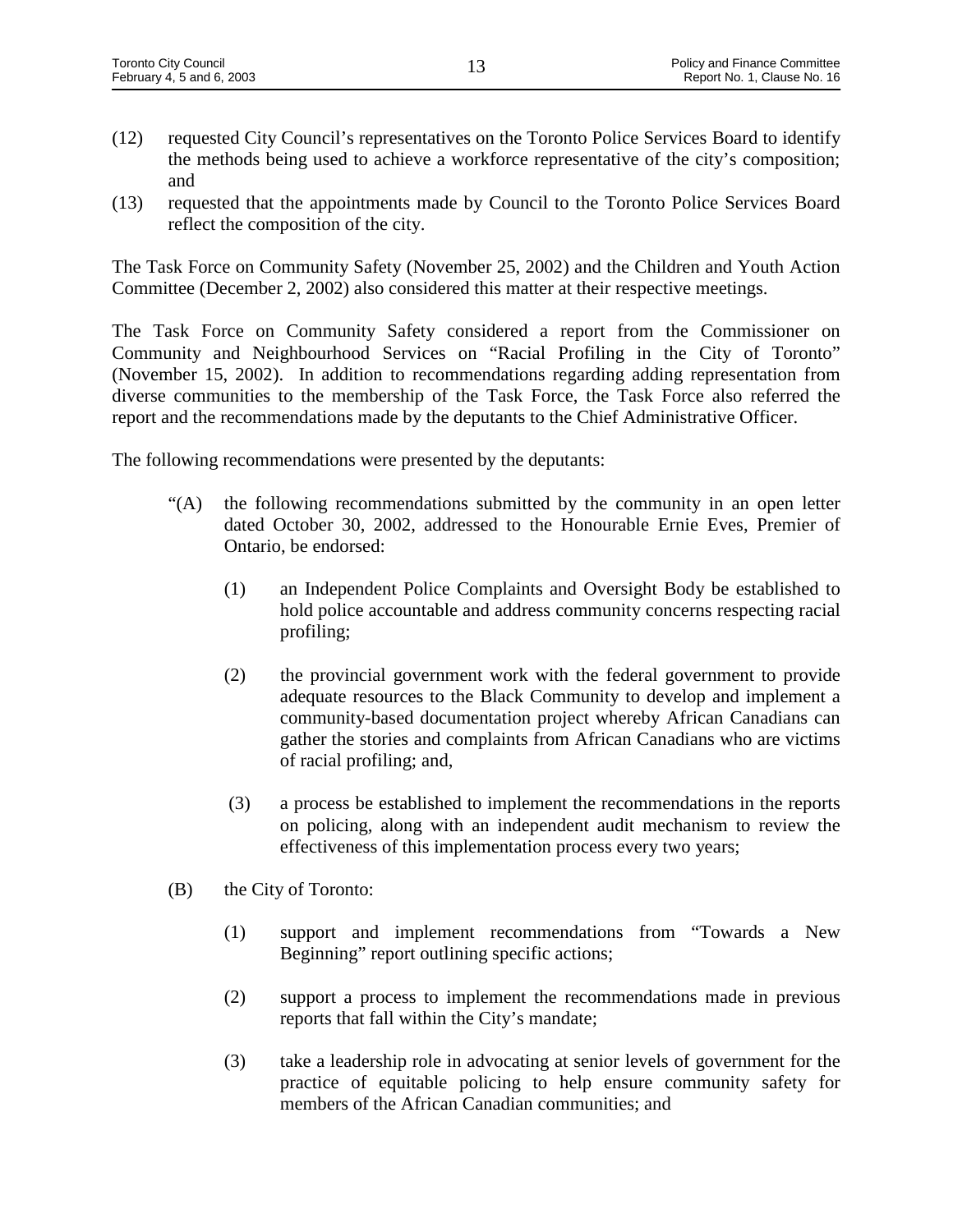(4) convene an interdepartmental committee comprised of community members, politicians, various departments, etc., to review and develop a process to act on recommendations in previous reports where City Departments have responsibility or influence."

At its meeting of December 2, 2002, the Children and Youth Action Committee requested that an analysis of the recommendations of past reports be assessed by determining those recommendations which can be implemented at no cost, those that can be implemented at minimal cost and those which require significant funding and the participation of senior levels of government and other partners.

Appendix II - Summary of Reports identified in the Council Motion of October 29, 30, 31, 2002.

\_\_\_\_\_\_\_\_\_

1975 – Ontario Human Rights Commission. "The Black Presence in the Canadian Mosaic: A Study of Perception and the Practice of Discrimination against Blacks in Metropolitan Toronto."

Wilson Head was commissioned to examine discrimination in Metro Toronto, in response to concerns about discrimination and tensions between various diverse populations of the city.

The report found that there was a considerable amount of discrimination in Metropolitan Toronto. It concluded that action was required in order to eliminate racial discrimination in Metropolitan Toronto. The report made 34 recommendations, dealing with changes in the school system, media, police and community services, and with community activities to ensure change is made.

1975 – Province of Ontario. "Report to the Metropolitan Toronto Board of Commissioners of Police."

Arthur Maloney Q.C., was commissioned to examine the Complaint Bureau of the Metropolitan Toronto Police, with reference to its ability to adequately respond to and resolve complaints from the public regarding the conduct of police officers.

The report found that the internal process falls short of public expectation. The report identified concerns with respect to the accountability of the police force to the society and in particular the resolution of complaints by members of the public against individual officers. The report recommended that the complaint process be strengthened to increase public confidence in the process.

1976 – Province of Ontario. "The Royal Commission into Metropolitan Toronto Police Practices."

Justice Donald Morand was appointed to inquire into allegations made against certain members of the Metropolitan Toronto Police Force concerning mistreatment and the use of excessive force in relation to apprehension, arrest or detention.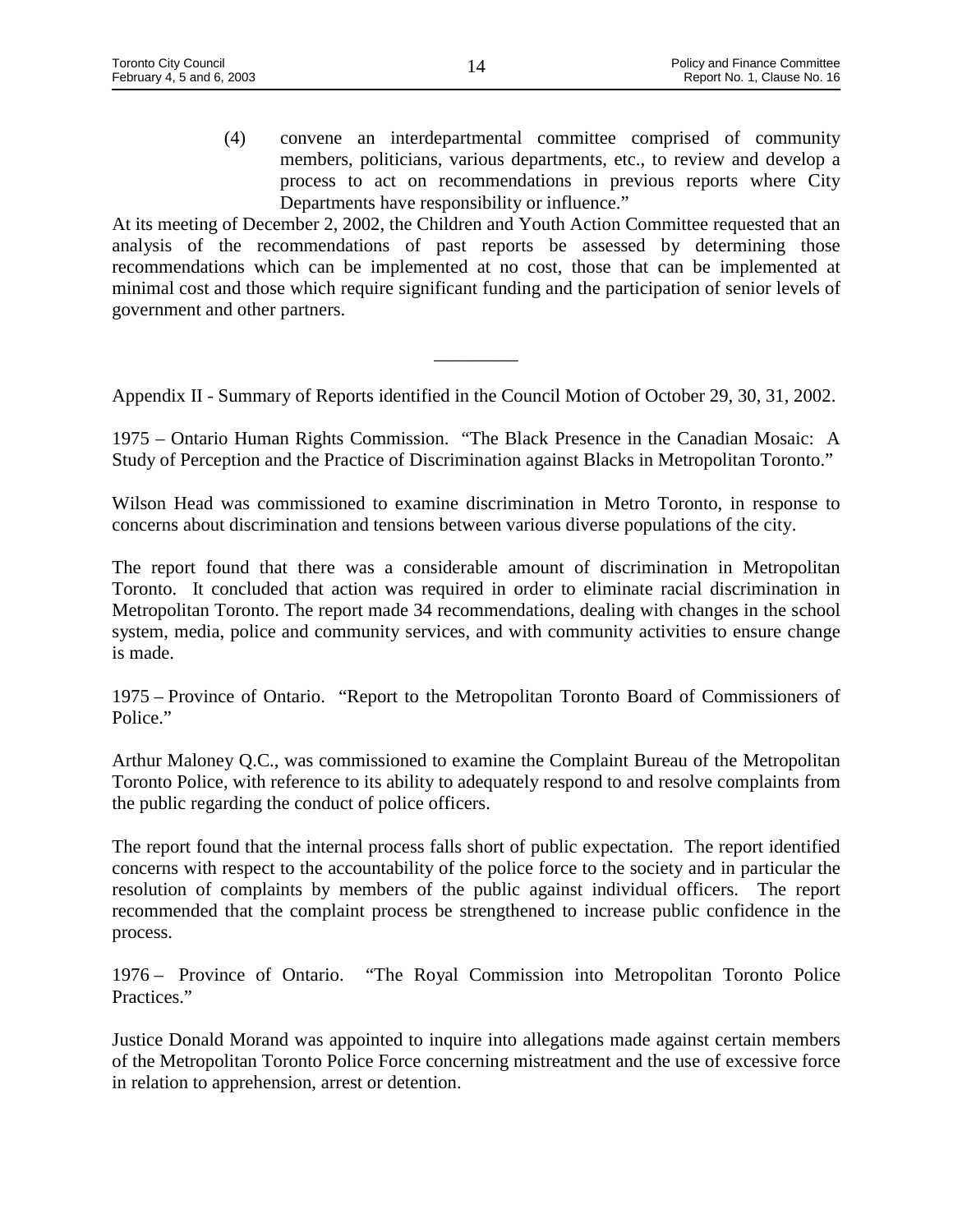The Commission made twenty-eight (28) recommendations to improve and regulate the conduct and procedures of force by police officers.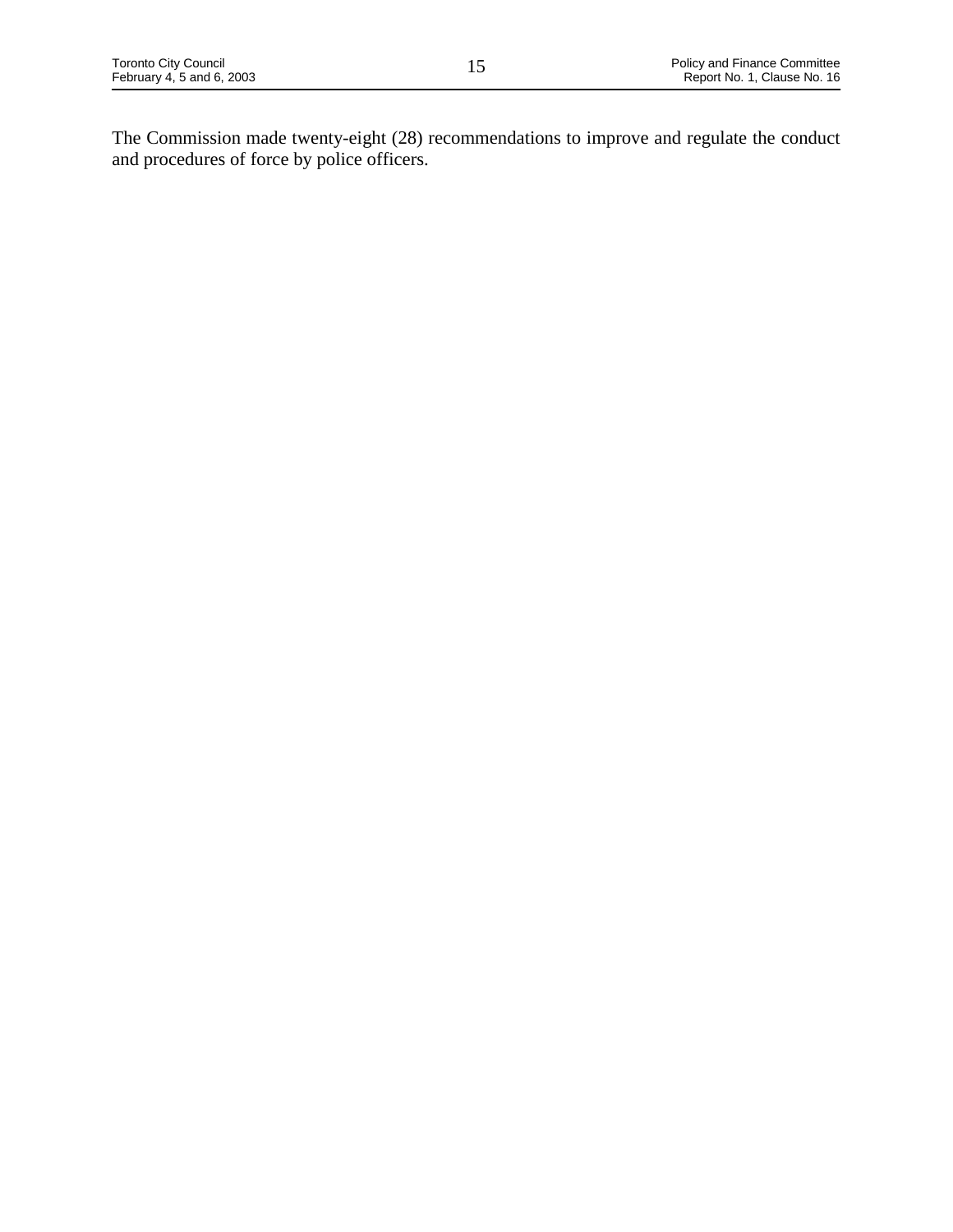1977 – Municipality of Metropolitan Toronto. "Now Is Not Too Late."

Metropolitan Toronto Council commissioned the Task Force on Human Relations chaired by Walter Pitman, to prepare a comprehensive report on racism and violence within Metropolitan Toronto following a series of subway beatings of individuals of South Asian Heritage. The Task Force aimed to assess the reasons for the violence directed against these newly arrived immigrants.

Extensive community consultations were held, and five key areas of concern identified – police, transit, social services, the media and education. The Task Force made forty-one (41) recommendations, eighteen (18) of which dealt with policing issues. The report stressed that there was an urgent need to implement measures to respond to the rapid demographic changes of Metropolitan Toronto.

1979 – Municipality of Metropolitan Toronto. "Report to the Civic Authorities of Metropolitan Toronto and Its Citizens."

In response to expressions of distress and criticisms of alienation from various communities, the Chair of Metropolitan Toronto commissioned Cardinal G. Emmett Carter to mediate between the Police Commission and community groups. Consultations with the Black, Pakistani, Chinese, Sikh and LGBT communities were conducted to provide an avenue for these communities to express their grievances and concerns to those in government.

The resulting report focused on six key areas of concern: the Police Commission, the complaints process, use of force, media, employment and education. Recommendations were focused on reconciliatory measures to establish harmonious relations between the Police Commission and the various communities.

1980 – Ontario Ministry of the Solicitor General. "Policing in Ontario for the Eighties: Perceptions and Reflections." Report of the Task Force on the Racial and Ethnic Implications of Police Hiring, Training, Promotion and Career Development.

The Task Force, chaired by Dr. Reva Gerstein, was commissioned to study racial and ethnic implications of police hiring, training, promotion and career development policies, procedures and practices. This was to assist police as they face the challenges of an increasingly complex and pluralistic society.

The report addressed the issues of the credibility of the police to effectively provide fair and just services in their contacts with members of the Black community. The report found that few individuals from racial minority groups were selected during the police recruitment process and that the biggest barrier attracting recruits was the negative perception that minorities have of the police.

The Task Force made twenty-six (26) recommendations, which direct that all police forces institute positive recruitment programs with the purpose of reaching qualified individuals from minority groups.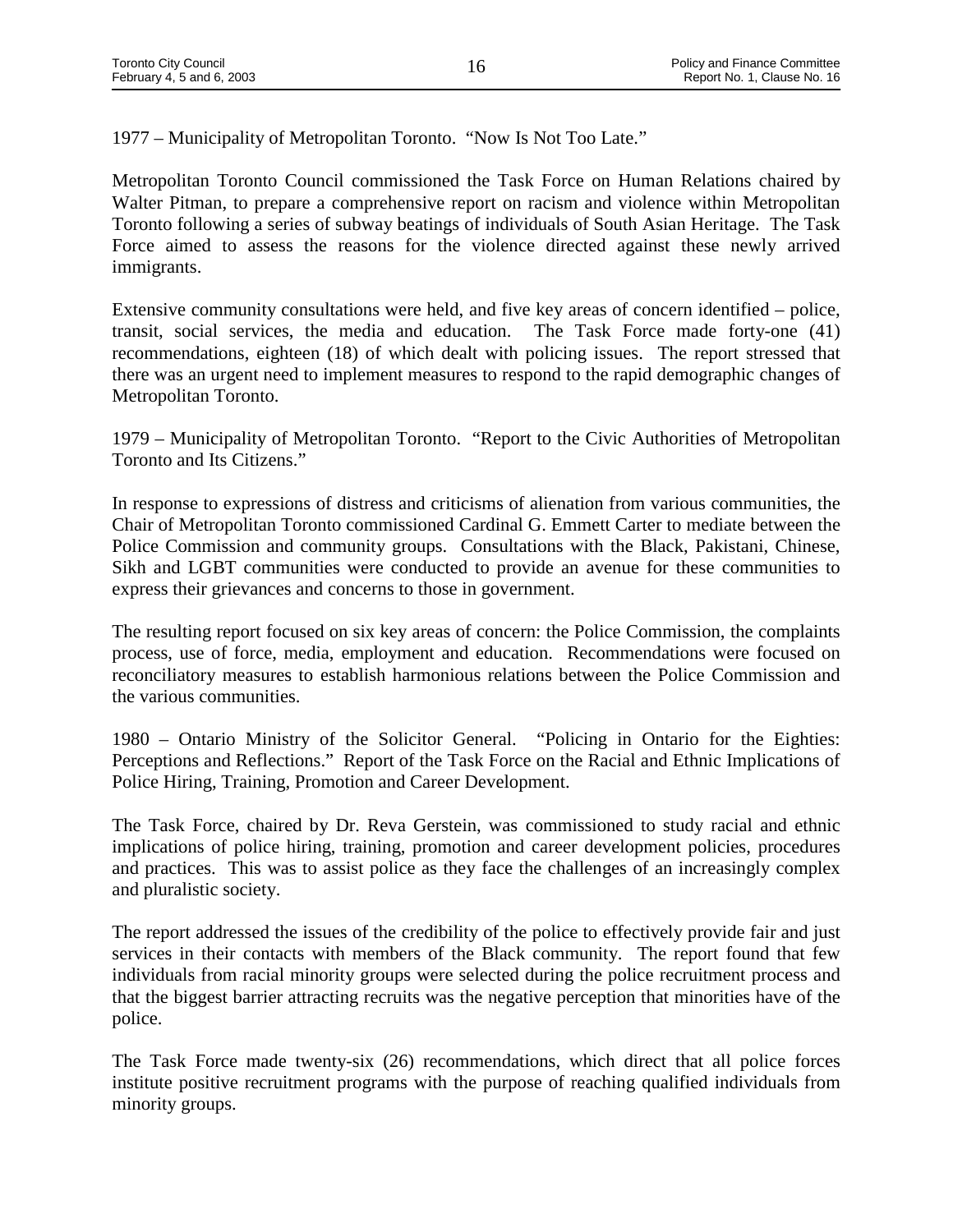1989 – Ontario Ministry of the Solicitor General. "The Report of the Race Relations and Policing Task Force."

In the late 1980's a number of police shootings of racial minorities triggered rising tensions between the police and various racial minority communities. Clare Lewis was appointed by the Solicitor General of Ontario to chair the Task Force on Race Relations and Policing. The Task Force was to, among other things, inquire into the training of members of police forces, hiring practices and promotional process, and ways to improve the interaction between police and minority communities.

The Task Force report identified systemic barriers within police human resource practices, particularly those dealing with recruitment, hiring and promotion. The report made fifty-seven (57) recommendations that seek to resolve these issues.

1992 – Province of Ontario. "Report on Race Relations."

Following riots on the streets of Toronto, the Premier of Ontario commissioned Stephen Lewis to engage in a consultative process to assess race relations within the province.

The report identified eight areas of concern: the criminal justice system and policing, employment equity, education, access to trades and professions, the Ontario Training and Adjustment Board, the Ontario Anti-Racism Secretariat, the Cabinet Committee on Race Relations and community development. The report made twenty (20) recommendations, 7 of which related to issues of the criminal justice system and policing. The recommendations were intended to provide the Provincial Government with directions in building an anti-racist framework in Ontario.

1992 – Ontario Ministry of the Solicitor General. "The Report of the Race Relations and Policing Task Force."

This report was the second submitted by the Task Force on Race Relations and Policing to the Government of Ontario. The Task Force, headed by Clare Lewis, was reconvened as a result of recommendations in the Stephen Lewis Report (1992) which concluded that the initial fifty-seven (57) recommendations had been inadequately implemented.

The report commented that the police have been attempting to comply with employment equity regulations and have initiated in some instances good community relations. However, the primary vehicle for change was race relations training and that did not materialize. "Officers still remain without the tools they need to provide police services in a pluralistic, multiracial and multicultural community." This Task Force felt that the decision not to implement the Race Relations and Policing Review Board set their previous recommendations adrift.

1992 – Municipality of Metropolitan Toronto. "Review of Race Relations Practices of the Metropolitan Toronto Police Force."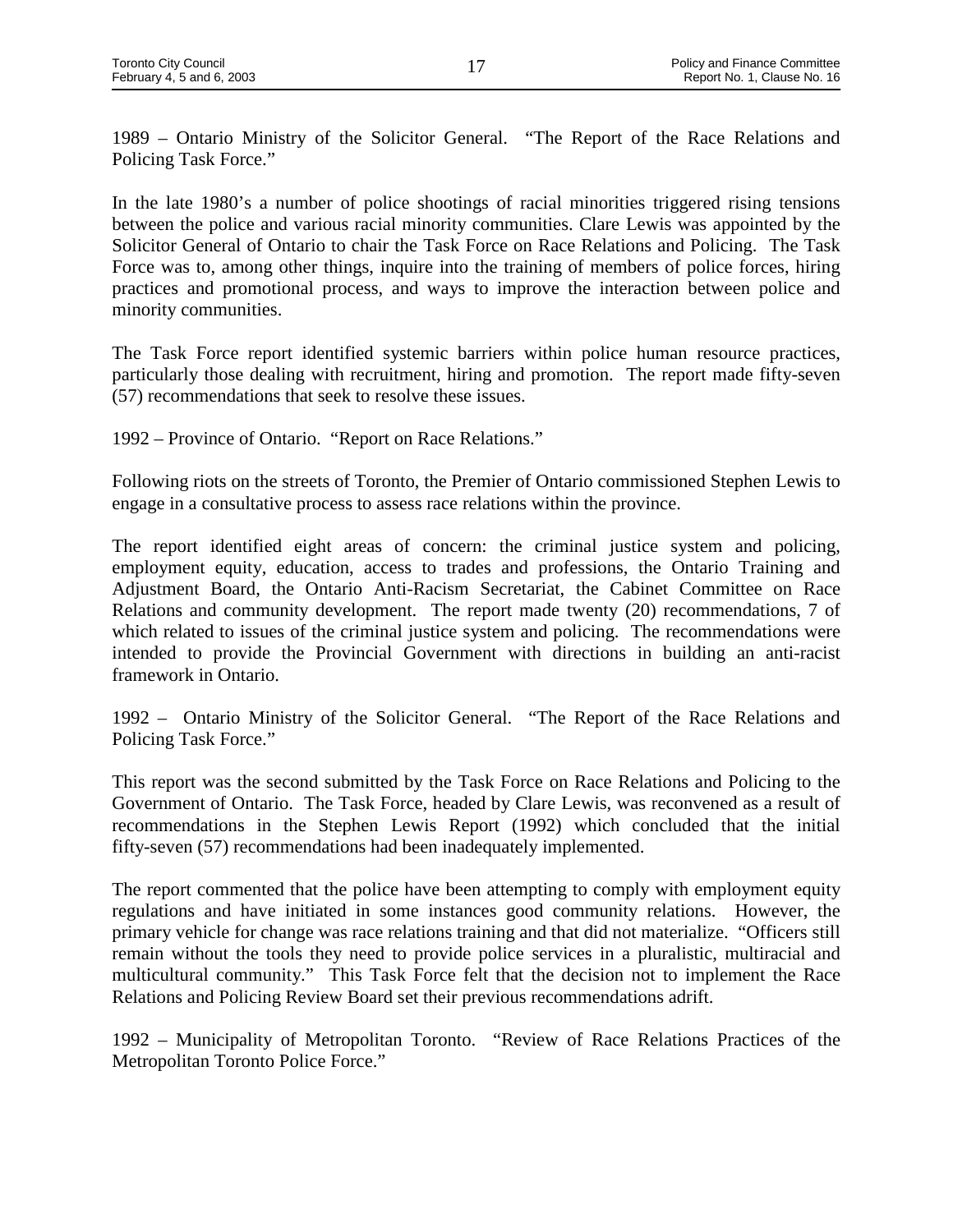In April of 1991, the Metropolitan Toronto Police Services Board requested the Metropolitan Auditor, Allan Andrews, to conduct an audit of the policies, procedures, programs and practices that impact on racial minorities and the police race relations climate.

The Review concluded that the Metropolitan Police Services Board needed to take extraordinary measures to implement key changes if racial tensions are to be eliminated. The report detailed seventy-four (74) recommendations, dealing with the issue of training (thirteen (13) recommendations), community relations (6), level of enforcement/use of force (7), board policy on race relations (3), public complaints (6), media relations (1), employment equity (13), access (1), and implementation of recommendations (14).

1995 – Province of Ontario. "Report of the Commission on Systemic Racism in the Ontario Criminal Justice System."

The Commission on Systematic Racism in the Ontario Criminal System was established by the Government of Ontario in 1992, with the mandate to inquire into and make recommendations on the extent to which criminal justice practices, procedures, and policies reflect systematic racism. Co-chaired by David Cole and Margaret Gittens, the Commission reported on systemic racism and the justice system, with a focus on anti-Black racism. The Commission found that Blacks and Aboriginals were particularly vulnerable to police attention, resulting in their over-representation in the criminal justice system.

The report contains seventy-nine (79) recommendations, which are divided into six areas, namely Imprisonment Before Trial (13); Charge Management (17); Court Dynamics (12); Imprisonment After Conviction (6); Racism Behind Bars (7); Community Policing (9); Systemic Response to Police Shootings (9); and Equality Strategy for Justice (6). The common feature of all the six areas of the recommendations is an emphasis on elimination of "systemic" or "institutional" racism as opposed to individual or overt racism.

1998 – A Research Paper Presented at the International Conference on Criminology and Criminal Justice in the Caribbean, Barbados. "The 'Probable' Offender: Police and Crown Discretion and the Over-Representation of Black People in the Ontario Criminal Justice System."

This paper by Professor Scot Wortley, Centre for Criminology, University of Toronto and Gail Kellough, York University, explored the implications of research findings from two major studies undertaken in the City of Toronto (Commission on Systemic Racism in the Ontario Criminal Justice System and the Attorney General's sponsored research about the process by which accused persons are granted bail or remanded to custody).

The paper concluded that intensive over-policing of Toronto's Black population by police contributes to the over-representation of Blacks in the criminal justice system. It also found that racial-bias in the use of police discretion in the early stages of the criminal court process resulted in the harsher treatment of Blacks once they enter the criminal justice system.

1999 – Goldfarb and Associates for the Toronto Star. "Beyond 2000."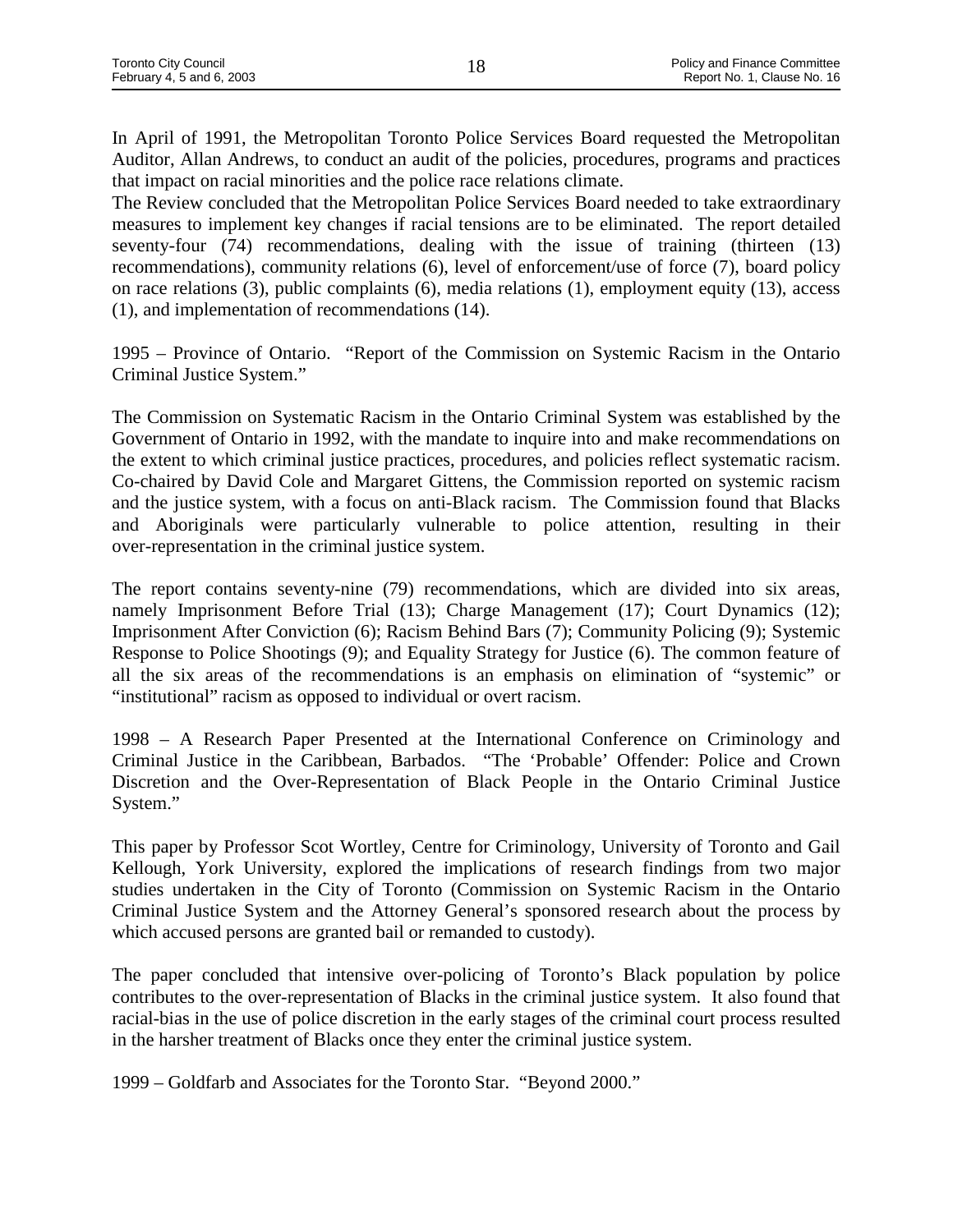The Toronto Star commissioned Goldfarb and Associates to conduct a poll of Torontonians, as part of a year-long study of Toronto's growing ethnic and cultural mix.

The poll found that Blacks, and Jamaicans in particular, were more likely to be concerned about discrimination in Toronto and were more likely than other ethnic groups to have personally experienced it, including discrimination by Toronto police. Their complaints were supported by the response of other ethnic groups who all said that they believe Blacks were more likely to be targeted for discrimination.

2002 – City of Toronto Audit Services, "Performance Audit: The Public Complaints Process Toronto Police Service."

At the request of the Police Services Board, the City Auditor, Jeff Griffiths, examined the public complaints process administered by the Toronto Police Service. The scope of this audit focused on conduct related complaints against police officers. The audit was performed within the context of the current legislation.

The Report of the City Auditor states: "An effective public complaints process can help identify problem areas, foster accountability and ultimately contribute to effecting organizational change. This in turn can positively impact the overall culture of police service and the quality of policing provided to the public'.

The Report states that there were two issues raised "from our interviews with various individuals and organizations:

- (i) the investigation of public complaints against police officers by the Chief of Police. Certain individuals and organizations contend that civilian oversight provides a more thorough and objective investigation of complaints than those conducted by the police; and
- (ii) the current provincial legislation only allows the individual directly affected by the conduct of a police officer to lodge a complaint. Third party witnesses to an event are not permitted to file a complaint against a police officer. A total of 29 third party complaints (3.5 percent) were filed with the Toronto Police service in 2000. The number of potential third party complaints who did not formalize a complaint when informed of the provisions of the legislation is not known."

The Auditor states that "If members of the public lack confidence in the process, it is unlikely they will file a complaint. The concerns expressed above, which are driven by the current provincial legislation, negatively impacts the ability of the Toronto Police Service to achieve the objectives of its business plan", one of which is "to attain a high degree of public confidence in the impartiality of the public complaints process."

The Report also states: "This audit makes a number of recommendations to improve the current public complaints process. The number of recommendations should not be viewed as an indication of significant problems in the Toronto Police Services public complaints process. Rather the recommendations taken collectively represent a series of enhancements which, if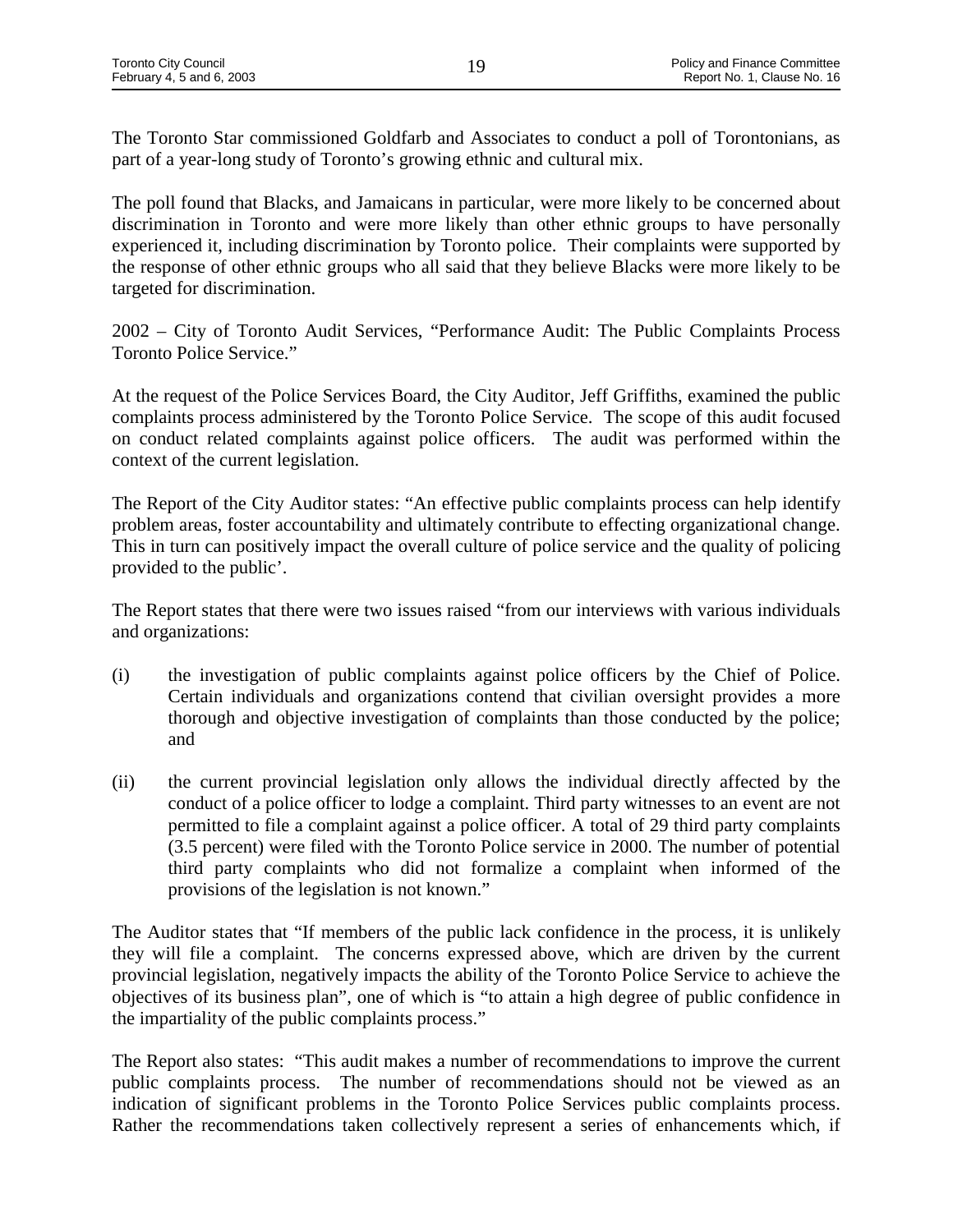acted upon, will contribute to improving the overall efficiency and effectiveness of the public complaints process."

The report presented twenty-seven (27) recommendations. The scope of the recommendations seek improvements to further enhance the public complaints process and make it more effective towards achieving the business plan objectives of the police service. Appendix III

1992. "Towards a New Beginning – The Report and Action Plan of the Four-Level Government/ African Canadian Community Working Group."

The Four-Level Government/Black Canadian Working Group on Metropolitan Toronto Black Community Concerns was initiated in the wake of the events of May 4, 1992. Its purpose was "to develop an integrated, strategic plan of action to address the urgent concerns of the Black community in Toronto." The Report noted that there were many concerns, which include issues such as policing, community relations, discrimination in employment and housing, training opportunities for youth as well as inadequacies in mental health and other social service related programs.

Forty-six recommendations were made, 8 addressing issues of policing. With respect to policing and the justice systems, the Working Group concluded that in Toronto these systems must evolve to meet the needs of all members of the society. To achieve this objective, they must reflect the society and be sensitive to its racial and cultural diversity.

1992. "Ensuring Public Accountability:A Background Report on initiatives of the Metro Toronto Police Services Board regarding Public Complaints against Police Officers." Report to the Legislation and Licencing Committee of the Metropolitan Toronto Council from the Toronto Police Services Board.

The Toronto Police Services Board reported to the Legislation and Licencing Committee of Metro Toronto Council on the initiatives taken by the Board. In addition to providing information on the Special Investigations Unit, the report also provided a comprehensive overview of police complaints legislation between 1974 and 1990. The referenced reports include those addressed in Appendix 1. The report also included a summary of legislative initiatives and noted that in 1980 Metro Council asked the Province to appoint a Public Complaints Commissioner and that Sidney Linden was appointed in 1981 to receive complaints on an informal basis prior to the enactment of legislation which took place in 1984. The chronology notes that in 1990 the Police Services Act extended the public complaints system province wide and was enacted with three party support.

1995 - Metropolitan Toronto Police, "Moving Forward Together: An Integrated Approach to Race Relations."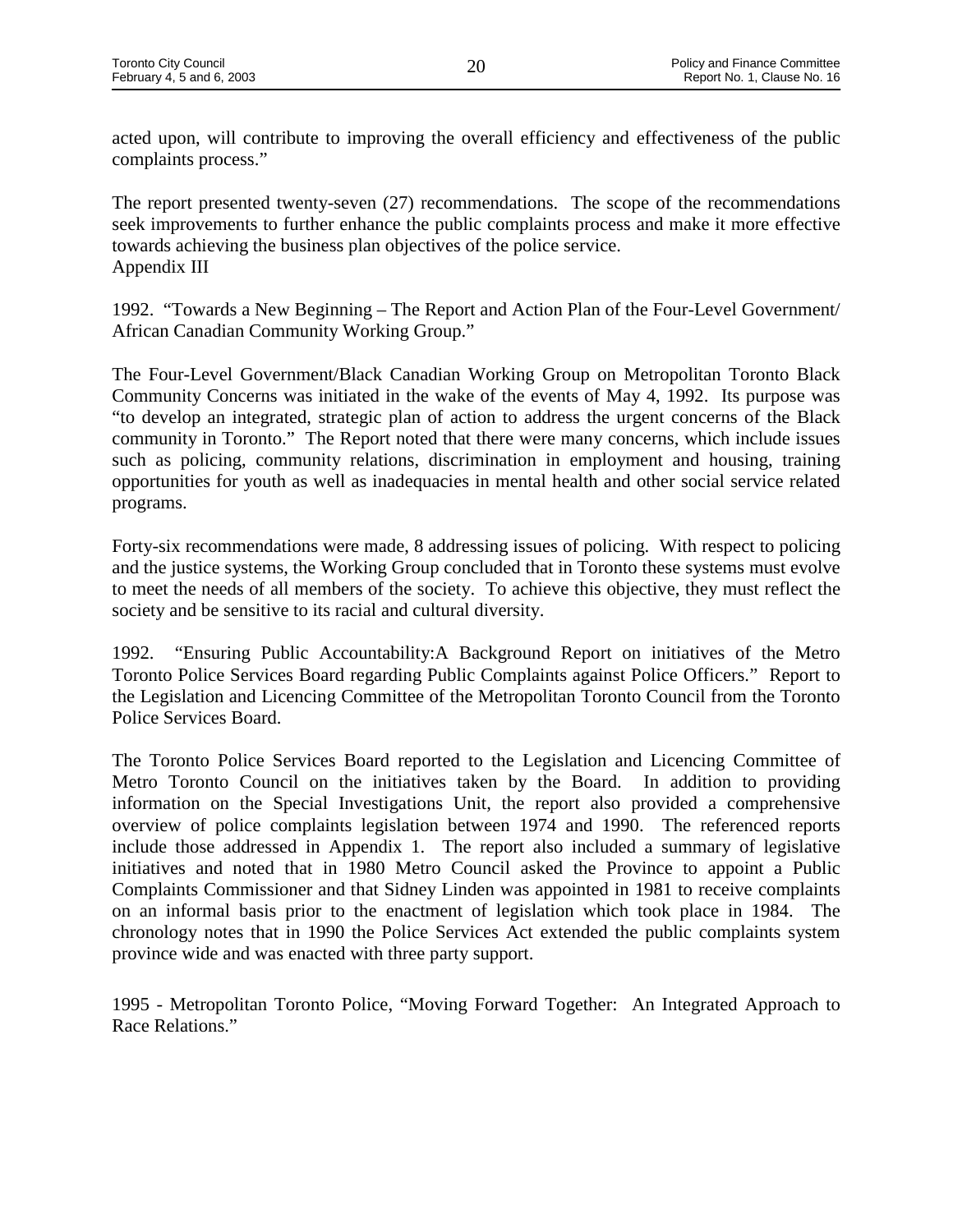The Police Services Board struck a Race Relations Management Committee, chaired by Deputy Chief James Clark, to develop a Race Relations Plan to enhance relations between the police and minority communities. Among other things, the Committee was given the mandate to formulate a precise plan of action in response to all recommendations found in the reports of the Metropolitan Auditor, Equal Opportunity Consultants, and the Task Force on Race Relations and Policing. The purpose of the report was to ensure that all the one hundred and seventy-four (174) recommendations contained in these reports were addressed.

Through extensive community consultations, a model to facilitate the integration of race relations and core policing was developed. Deputy Chief Clark and his colleagues concluded that the Police Services Board establish a unit within Field Command, which would have ongoing, overall responsibility for race relations issues.

# **The Policy and Finance Committee also submits the following communication (January 7, 2003) from the City Clerk:**

# Recommendation:

The Race and Ethnic Relations Committee, at its meeting held on December 18, 2002, requested:

- (1) that the Policy and Finance Committee be advised that the Race and Ethnic Relations Committee:
	- (a) endorses the action taken by City Council on October 29, 30 and 31, 2002 with respect to the Principle of Zero Tolerance of Racial Profiling for Policing in the City of Toronto; and
	- (b) considers that sufficient studies and reports have been prepared on the subject of racial profiling and systemic racism over the last 27 years, some of which are listed in the Notice of Motion adopted by City Council on October 29, 30 and 31, 2002, and, based on the recommendations of these various reports, believes that it is now time for action on this important matter;
- (2) the Policy and Finance Committee, when considering the report from the Chief Administrative Officer summarizing the outstanding recommendations of the various studies and reports requested by City Council for submission to its January 23, 2003 meeting, invite groups such as the African Legal Clinic, the Toronto Police Services Board and other stakeholders, as well as members of the Race and Ethnic Relations Committee, to make deputations;
- (3) that the Policy and Finance Committee be advised that it supports amendments to the Police Services Act that would improve the present governance of police complaints and that it also supports the hiring of more visible-minority Police Officers and extensive diversity training for all Police Officers, and that the Toronto Police Services Board be so advised.

The Race and Ethnic Relations Committee reports also having: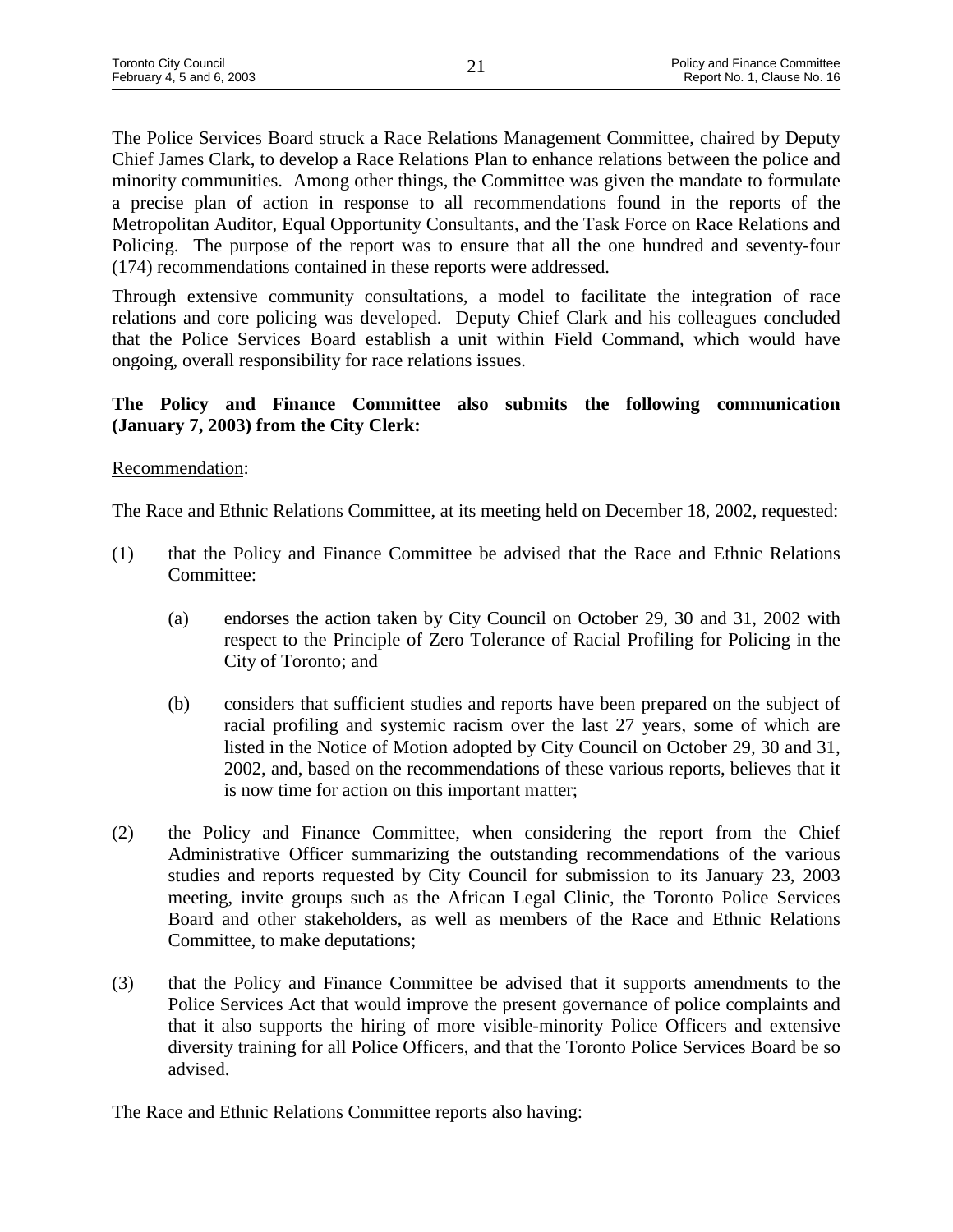(1) requested Cluster 1 of the Race and Ethnic Relations Committee to monitor the progress of the outstanding report requests with respect to Council's position on the Principle of Zero Tolerance of Racial Profiling for Policing in the City of Toronto on behalf of the Committee as a whole, and track this matter as it goes forward through Policy and Finance Committee and onto Council;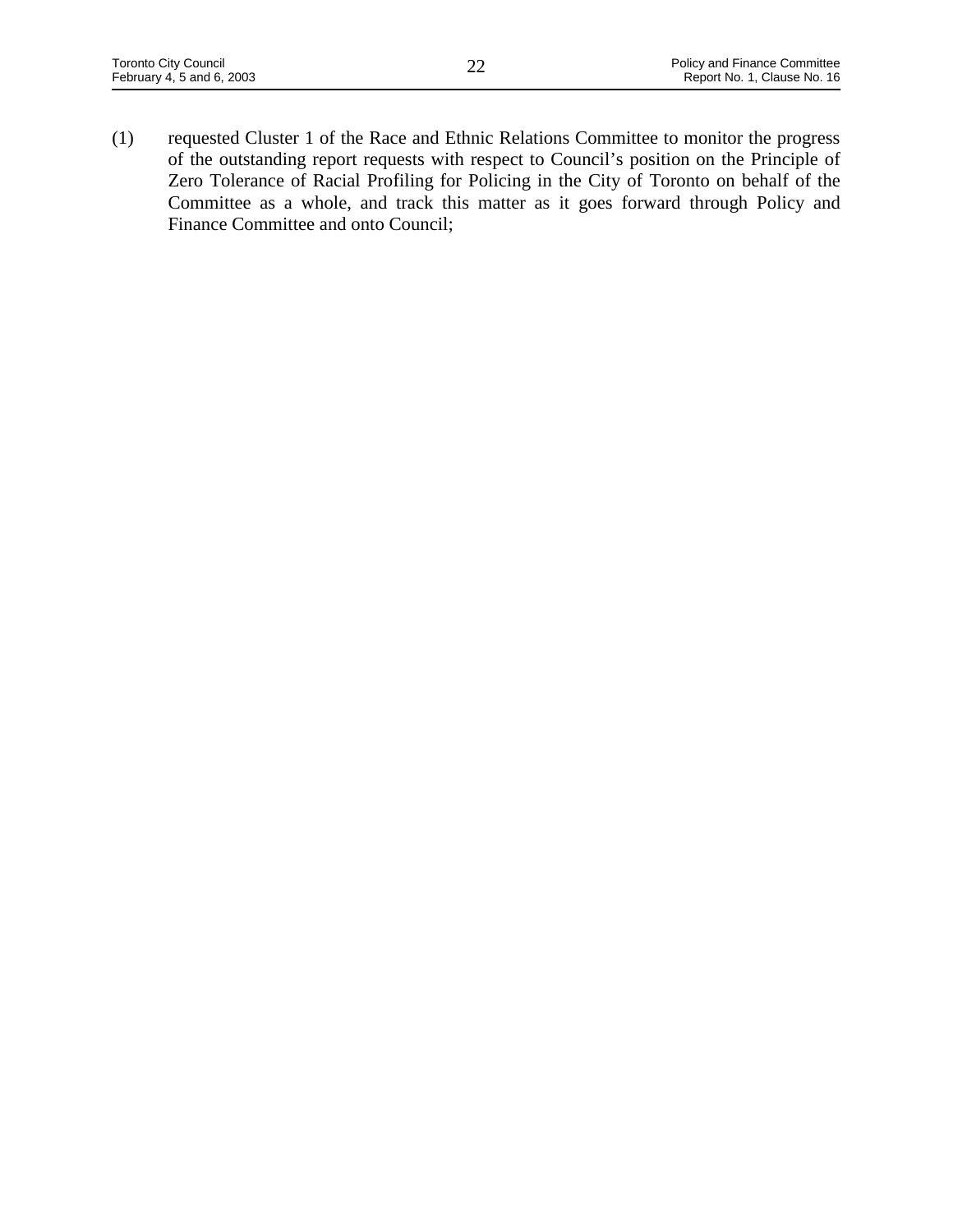(2) referred the following motion to Cluster 1 of the Race and Ethnic Relations Committee for consideration and report back to the Race and Ethnic Relations Committee:

> "that representatives from the Toronto Police Service Board, the African Canadian Legal Clinic and the Toronto Star; Scott Wortley from the University of Toronto and other interested stakeholders, be invited to discuss the matter of Racial Profiling with the Race and Ethnic Relations Committee.";

# Background:

The Race and Ethnic Relations Committee, at its meeting held on December 18, 2002, had before it the following communications:

- (November 7, 2002) from the City Clerk forwarding to The Honourable Bob Runciman, Minister of Public Safety and Security, Province of Ontario, a motion moved by Councillor Shaw and seconded by Councillor Balkissoon, titled "Principle of Zero Tolerance of Racial Profiling for Policing in the City of Toronto", which was adopted, as amended, by City Council at its meeting on October 29-31, 2002;
- Councillor Sherene Shaw submitting the following communications:
- (November 7, 2002) addressed to Mayor Lastman thanking him for Council's unanimous support for her motion;
- (October 21, 2002) addressed to Mayor Lastman expressing concern about the series of articles published by the Toronto Star regarding the analysis of Police Crime data;
- (October 21, 2002) addressed to Chairman Norman Gardner and Chief Julian Fantino expressing concern about the series of articles published by the Toronto Star regarding the analysis of Police Crime data.;
- communication (October 27, 2002) from Morley Wolfe e-mail addressed to Tim Rees containing a motion adopted by the North York Committee on Community, Race and Ethnic Relations at its meeting on November 22, 2000;
- communication (November 5, 2002) from Tim Rees and Ceta Ramkhalawansingh, Chief Administrative Officer's Office submitting backgrounder notes on Race and Policing prepared for Councillor Sherene Shaw, Diversity Advocate and circulated to all members of Council, Chief Administrative Officer and Commissioners; and
- City of Toronto Press Releases:

November 1, 2002 – City Council approves zero tolerance in racial profiling

October 21, 2002 – City Councillor responds to racial profiling controversy